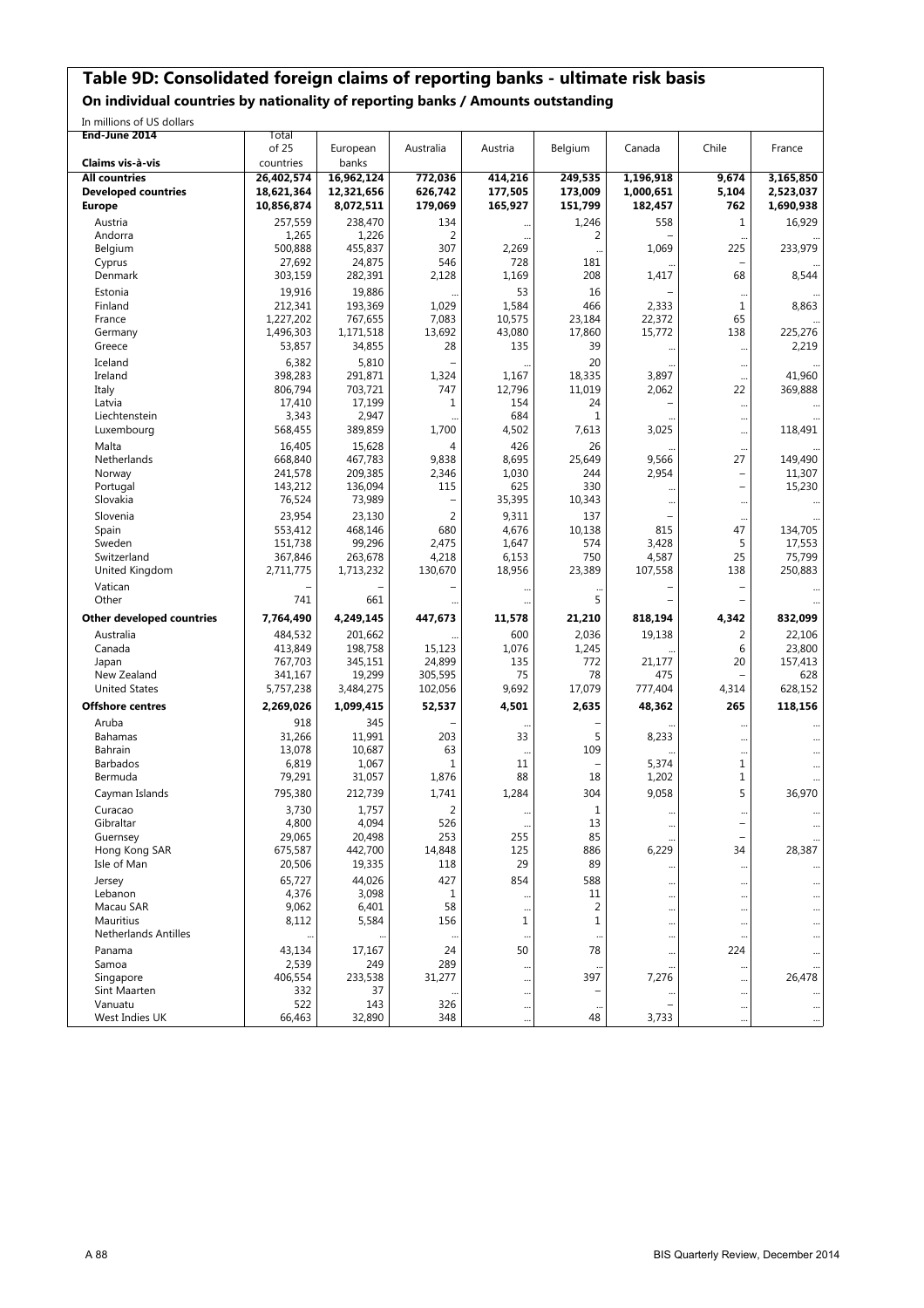| End-June 2014               | Total<br>of 25 | European  | Australia                | Austria     | Belgium                  | Canada                   | Chile | France    |
|-----------------------------|----------------|-----------|--------------------------|-------------|--------------------------|--------------------------|-------|-----------|
| Claims vis à-vis            | countries      | banks     |                          |             |                          |                          |       |           |
| <b>Developing countries</b> | 5,209,573      | 3,283,792 | 83,995                   | 229,020     | 72,829                   | 139,489                  | 4,305 | 509,272   |
| Africa & Middle East        | 535,732        | 418,393   | 2,746                    | 896         | 1,591                    | 4,068                    | 11    | 119,680   |
| Algeria                     | 12,299         | 10,067    |                          | $\ddotsc$   | 71                       |                          |       |           |
| Angola                      | 16,158         | 16,131    | $\overline{\phantom{a}}$ | 72          | 5                        |                          |       |           |
| Benin                       | 364            | 344       |                          |             | $\overline{\phantom{0}}$ |                          |       |           |
| Botswana                    | 2,232          | 2,114     | 2                        |             | $\mathbf 1$              |                          |       |           |
| Burkina Faso                | 978            | 940       |                          |             | $\overline{\phantom{0}}$ | ÷                        |       |           |
| Burundi                     | 48             | 47        |                          |             | 6                        |                          |       | $\ddotsc$ |
| Cameroon                    | 3,552          | 3,190     |                          |             | 51                       | $\qquad \qquad -$        |       |           |
| Cape Verde                  | 2,050          | 2,050     |                          |             | $\qquad \qquad -$        | $\overline{\phantom{0}}$ |       |           |
| Central African Republic    | 34             | 34        | $\overline{\phantom{a}}$ |             | $\mathbf 1$              | $\overline{\phantom{0}}$ |       |           |
| Chad                        | 659            | 656       |                          |             | $\overline{\phantom{0}}$ | $\overline{\phantom{0}}$ |       |           |
| Comoros Islands             | 31             | 18        |                          |             | $\ddotsc$                | $\overline{\phantom{0}}$ |       |           |
| Congo                       | 424            | 416       |                          | $\ddotsc$   | 7                        | $\overline{\phantom{0}}$ |       |           |
| Congo Democratic Republic   | 240            | 174       |                          |             | 8                        | $\qquad \qquad -$        |       |           |
| Côte d'Ivoire               | 4,373          | 4,050     | 53                       |             | 2                        |                          |       |           |
| Djibouti                    | 155            | 61        |                          |             | $\ddotsc$                | $\overline{\phantom{0}}$ |       |           |
| Egypt                       | 24,457         | 21,820    | 1                        | 4           | 30                       |                          |       | $\ddotsc$ |
| <b>Equatorial Guinea</b>    | 531            | 531       |                          |             | $\overline{\phantom{0}}$ | $\overline{\phantom{0}}$ |       |           |
| Eritrea                     | 19             |           | $\overline{\phantom{a}}$ | $\ddotsc$   | $\cdot$                  | ÷                        |       |           |
| Ethiopia                    | 492            | 457       | $\overline{\phantom{a}}$ |             | $\overline{\phantom{m}}$ | $\qquad \qquad -$        |       |           |
| Gabon                       | 1,093          | 976       |                          |             | 2                        | $\overline{\phantom{0}}$ |       |           |
| Gambia                      | 101            | 98        |                          | $\ddotsc$   | $\overline{\phantom{0}}$ | $\overline{\phantom{0}}$ |       | $\ddotsc$ |
| Ghana                       | 6,005          | 5,316     | 60                       |             | 73                       | $\overline{\phantom{0}}$ |       |           |
| Guinea                      | 492            | 481       |                          |             | $1\,$                    | $\overline{\phantom{0}}$ |       | $\ddotsc$ |
| Guinea-Bissau               | 10             | 9         | $\overline{\phantom{a}}$ | $\ddotsc$   | $\qquad \qquad -$        | $\overline{\phantom{0}}$ |       | $\ddotsc$ |
| Iran                        | 1,466          | 1,239     | 5                        | 30          | 7                        |                          |       | $\ddotsc$ |
| Iraq                        | 640            | 552       | $1\,$                    | 3           | ۰                        |                          |       |           |
| Israel                      | 15,683         | 7,593     | 45                       | 67          | 21                       | 130                      | 7     |           |
| Jordan                      | 3,500          | 2,211     | $\mathbf{1}$             |             | 10                       |                          |       |           |
| Kenya                       | 5,724          | 4,182     | 5                        |             | 10                       |                          |       |           |
| Kuwait                      | 11,846         | 6,811     | $\overline{4}$           | $\mathbf 1$ | $\mathbf{1}$             |                          |       |           |
| Lesotho                     |                |           | $\overline{\phantom{0}}$ | $\ddotsc$   | $\ddot{\phantom{a}}$     | $\overline{\phantom{0}}$ |       | $\ddotsc$ |
| Liberia                     | 20,502         | 18,106    | 9                        |             | 30                       |                          |       |           |
| Libya                       | 350            | 314       |                          |             | 13                       | $\overline{a}$           |       | $\ddotsc$ |
| Madagascar                  | 1,841          | 1,385     |                          |             | $\overline{\phantom{a}}$ | ÷                        |       | $\ddotsc$ |
| Malawi                      | 31             | 27        | $\overline{\phantom{a}}$ |             | $\overline{\phantom{a}}$ | ÷                        |       | $\ddotsc$ |
| Mali                        | 312            | 292       |                          |             | 1                        | $\overline{\phantom{0}}$ |       |           |
| Mauritania                  | 343            | 336       | $\cdots$                 | $\ddotsc$   | 11                       | ÷                        |       | $\ddotsc$ |
| Morocco                     | 34,331         | 32,288    | $\overline{7}$           | 24          | 10                       |                          |       |           |
| Mozambique                  | 6,249          | 6,239     | $\ddotsc$                |             | $\overline{\phantom{0}}$ | $\qquad \qquad -$        |       | $\ddotsc$ |
| Namibia                     | 306            | 281       | 18                       |             | $\qquad \qquad -$        | $\overline{\phantom{0}}$ |       |           |
| Niger                       | 188            | 77        |                          |             | $\overline{\phantom{0}}$ |                          |       |           |
| Nigeria                     | 14,663         | 10,553    | 1                        |             | 43                       |                          |       |           |
| Oman                        | 12,219         | 9,369     | 20                       | $\ddotsc$   | 42                       |                          |       |           |
| Palestinian Territory       | 23             | 23        |                          |             |                          |                          |       |           |
| Qatar                       | 31,492         | 21,211    | 520                      | 188         | 394                      |                          |       | $\ddotsc$ |
| Rwanda                      | 76             | 55        |                          |             | $\mathbf 1$              |                          |       |           |
| Sao Tomé and Principe       | 49             | 49        |                          |             | $\ddotsc$                | $\overline{\phantom{0}}$ |       |           |
| Saudi Arabia                | 52,483         | 36,332    | 14                       | 51          | 53                       |                          |       |           |
| Senegal                     | 5,353          | 3,154     | 20                       | $\ddotsc$   | 3                        |                          |       |           |
| Seychelles                  | 1,801          | 1,471     |                          | 3           | $\overline{\phantom{0}}$ |                          |       |           |
| Sierra Leone                | 256            | 213       | 1                        | $\ddotsc$   | $\qquad \qquad -$        |                          |       | $\ddotsc$ |
| Somalia                     | 116            | 109       |                          |             |                          |                          |       |           |
| South Africa                | 100,661        | 79,969    | 643                      | 139         | 71                       | 200                      | 4     |           |
| St. Helena                  | 25             | 4         |                          |             |                          | $\ddots$                 |       |           |
| Sudan                       | 164            | 146       | $\pmb{0}$                |             | $\mathbf 0$              | $\boldsymbol{0}$         |       | $\cdots$  |
| Swaziland                   | 102            | 46        |                          |             |                          |                          |       |           |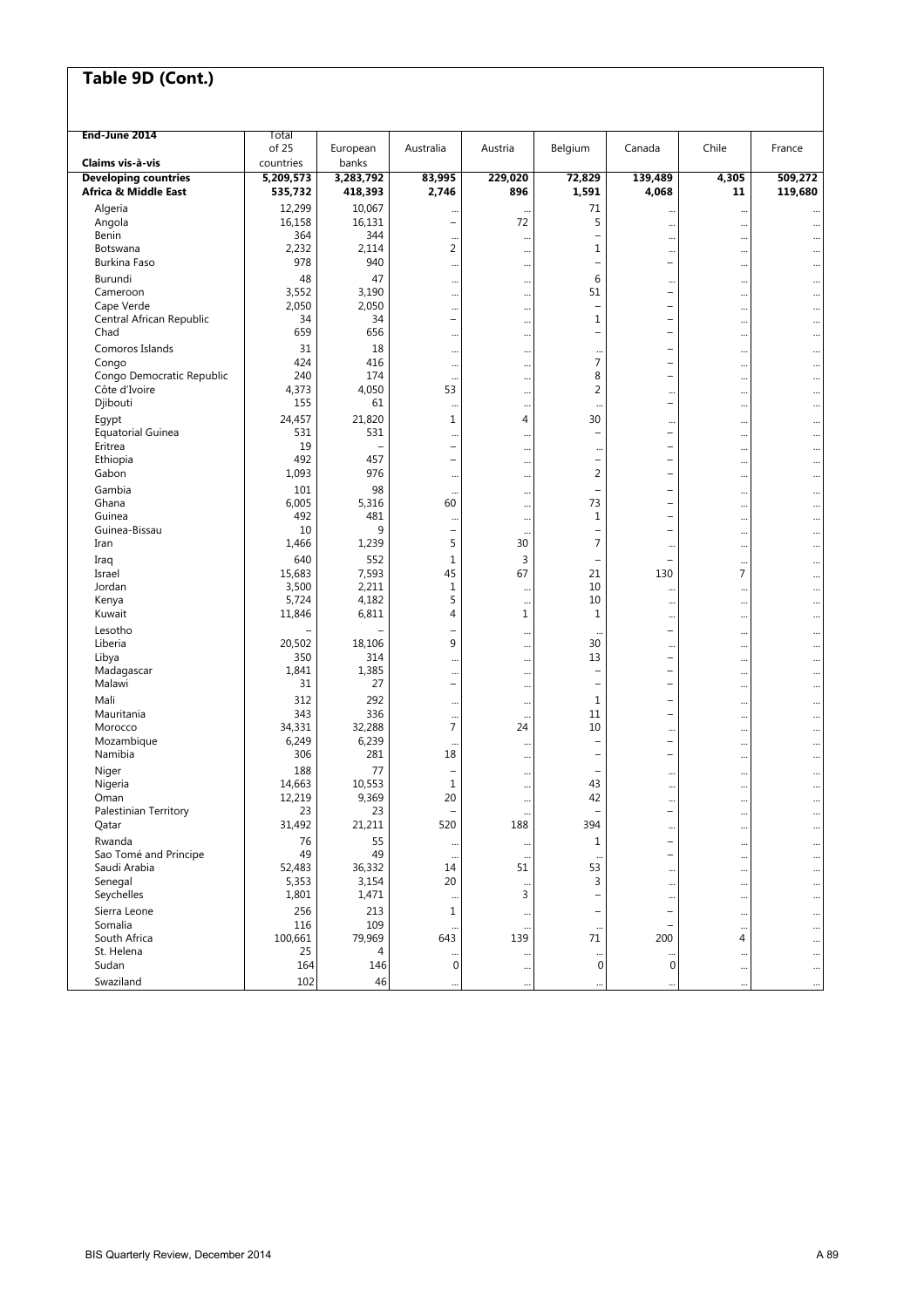| End-June 2014                       | Total              |                   |                                            |                          |                                     |                          |                             |           |
|-------------------------------------|--------------------|-------------------|--------------------------------------------|--------------------------|-------------------------------------|--------------------------|-----------------------------|-----------|
| Claims vis à vis                    | of 25<br>countries | European<br>banks | Australia                                  | Austria                  | Belgium                             | Canada                   | Chile                       | France    |
| Syria                               | 52                 | 50                | -                                          |                          |                                     | $\overline{\phantom{0}}$ |                             |           |
| Tanzania                            | 2,856              | 2,414             | $\overline{\phantom{0}}$                   | <br>                     |                                     |                          | <br>                        |           |
| Togo                                | 598                | 590               | $\overline{a}$                             | $\ddotsc$                | 53                                  | $\overline{\phantom{0}}$ |                             |           |
| Tunisia                             | 8,509              | 8,207             | $\overline{\phantom{0}}$                   | 49                       | 115                                 | $\ddots$                 |                             |           |
| Uganda                              | 1,486              | 1,068             | $\overline{\phantom{0}}$                   | $\cdot$                  | 17                                  | $\cdots$                 |                             |           |
| <b>United Arab Emirates</b>         | 118,763            | 88,377            | 1,313                                      | 218                      | 427                                 | 474                      |                             |           |
| Yemen                               | 653                | 386               |                                            | $\ddot{\phantom{0}}$     |                                     | $\overline{\phantom{0}}$ |                             |           |
| Zambia                              | 2,514              | 2,009             | 1                                          | $\ddotsc$                | L.                                  |                          |                             | $\ddotsc$ |
| Zimbabwe                            | 687                | 675               | $\overline{2}$                             |                          |                                     |                          |                             |           |
| Residual                            | 22                 |                   | $\ddotsc$                                  |                          | $\ddotsc$                           |                          |                             |           |
| Asia & Pacific                      | 2,166,017          | 938,009           | 78,697                                     | 5,982                    | 3,061                               | 32,326                   | 1,058                       | 156,686   |
| Afghanistan                         | 8                  | $\overline{7}$    | 1                                          | $\cdot$                  | -                                   |                          |                             |           |
| Armenia                             | 889                | 814               | $\ddotsc$                                  | $\ddot{\phantom{0}}$     | 1                                   | $\overline{\phantom{0}}$ |                             |           |
| Azerbaijan                          | 2,778              | 2,259             | 1                                          | 221                      | 17                                  |                          |                             |           |
| Bangladesh<br>Bhutan                | 10,202<br>6        | 8,395<br>6        | $\overline{a}$<br>$\overline{\phantom{0}}$ | $\ddotsc$                | 10                                  |                          |                             |           |
|                                     |                    |                   |                                            | $\cdot$                  | $\ddotsc$                           |                          |                             |           |
| <b>British Overseas Territories</b> | 488                | 482               | -                                          | $\ddot{\phantom{0}}$     | $\overline{\phantom{0}}$            |                          |                             |           |
| <b>Brunei</b><br>Cambodia           | 3,838              | 2,735<br>222      | 12<br>3                                    |                          | $\overline{\phantom{0}}$<br>11      |                          |                             |           |
| China                               | 1,464<br>812,854   | 362,762           | 35,424                                     | 2,637                    | 2,226                               | 16,746                   | $\ddot{\phantom{0}}$<br>614 | 55,466    |
| Chinese Taipei                      | 191,121            | 89,470            | 11,388                                     |                          | 36                                  | 2,661                    | 4                           | 21,337    |
| Fiji                                | 1,971              | 88                | 1,878                                      |                          | $\overline{\phantom{0}}$            |                          |                             |           |
| French Polynesia                    | 4,888              | 4,045             | 2                                          | $\ddotsc$                |                                     |                          |                             |           |
| Georgia                             | 1,088              | 910               |                                            | <br>$\ddot{\phantom{0}}$ | 15                                  |                          | <br>$\ddot{\phantom{0}}$    |           |
| India                               | 269,231            | 128,744           | 6,621                                      | 233                      | 317                                 | 3,886                    | 109                         | 18,894    |
| Indonesia                           | 106,877            | 35,479            | 4,730                                      | $\ddotsc$                | 24                                  | 543                      | $\ddotsc$                   |           |
| Kazakhstan                          | 7,212              | 4,008             | 9                                          | 187                      | 12                                  | $\ddotsc$                |                             |           |
| Kiribati                            | ۰                  |                   |                                            |                          | $\ddot{\phantom{0}}$                | $\overline{\phantom{m}}$ |                             |           |
| Kyrgyz Republic                     | 27                 | 26                |                                            | $\ddotsc$                | 3                                   |                          |                             |           |
| Laos                                | 757                | 284               | 1                                          |                          | L,                                  | $\overline{\phantom{0}}$ |                             |           |
| Malaysia                            | 183,224            | 68,979            | 2,322                                      | 304                      | 49                                  | $\ddots$                 |                             |           |
| Maldives                            | 693                | 595               |                                            | $\cdot$                  | $\overline{\phantom{0}}$            | $\overline{\phantom{0}}$ |                             |           |
| Marshall Islands                    | 29,311             | 23,786            | 212                                        | $\cdot$                  | $\overline{\phantom{0}}$            | $\ddotsc$                |                             | $\ddotsc$ |
| Micronesia                          | 892                |                   |                                            |                          | $\ddotsc$                           | $\qquad \qquad -$        |                             | $\ddotsc$ |
| Mongolia<br>Myanmar                 | 154                | 589<br>68         | 173<br>1                                   |                          | 3<br>$\overline{\phantom{0}}$       | $\overline{\phantom{a}}$ |                             |           |
|                                     | $\overline{2}$     |                   | $\overline{\phantom{0}}$                   |                          |                                     |                          |                             | $\ddotsc$ |
| Nauru<br>Nepal                      | 429                | 261               | $\overline{\phantom{0}}$                   |                          | $\cdot$<br>$\overline{\phantom{0}}$ | $\ddotsc$                |                             | $\ddotsc$ |
| New Caledonia                       | 8,092              | 8,045             | 4                                          | <br>$\ddotsc$            | $\overline{\phantom{0}}$            | $\ddots$                 | <br>                        | $\ddots$  |
| North Korea                         | 55                 | 42                | 3                                          |                          | $\overline{\phantom{0}}$            | $\qquad \qquad -$        |                             | $\ddotsc$ |
| Pakistan                            | 8,862              | 7,311             | $\overline{2}$                             |                          | $\overline{4}$                      |                          |                             |           |
| Palau                               | 18                 |                   |                                            |                          | $\ddotsc$                           |                          |                             | $\ddotsc$ |
| Papua New Guinea                    | 5,651              | 676               | 4,158                                      |                          |                                     |                          |                             |           |
| Philippines                         | 37,036             | 15,691            | 2,293                                      | 30                       | 36                                  | 109                      |                             | $\ddotsc$ |
| Solomon Islands                     | 202                |                   | 200                                        | $\ddotsc$                | $\ddotsc$                           | -                        | $\ddots$                    |           |
| South Korea                         | 307,617            | 133,733           | 5,925                                      | 419                      | 249                                 | 5,196                    | 331                         | 21,285    |
| Sri Lanka                           | 7,186              | 5,553             | 1                                          | $\ddot{\phantom{0}}$     |                                     |                          | $\ddotsc$                   |           |
| Tajikistan                          | 86                 | 85                |                                            | $\ddotsc$                | 3                                   |                          |                             |           |
| Thailand                            | 127,454            | 19,309            | 314                                        | 67                       | 29                                  |                          | $\overline{\phantom{0}}$    |           |
| <b>Timor Leste</b><br>Tonga         | 100                | 99                | 1<br>113                                   | $\ddot{\cdot}$           | $\ddotsc$                           |                          | $\cdots$                    |           |
|                                     | 113                |                   |                                            | $\ddotsc$                | $\ddotsc$                           |                          | $\ddots$                    |           |
| Turkmenistan<br>Tuvalu              | 35                 | 34                |                                            | $\ddotsc$                | $\overline{\phantom{0}}$            |                          | $\ddotsc$                   |           |
| US Pacific Islands                  | 44                 | 17                |                                            |                          | $\ddotsc$                           |                          |                             |           |
| Uzbekistan                          | 456                | 174               | <br>3                                      | $\ddotsc$                | $\ddotsc$<br>2                      |                          |                             |           |
| Vietnam                             | 32,563             | 12,185            | 2,902                                      | 45                       | 14                                  |                          | <br>$\ddotsc$               |           |
| Wallis/Futuna                       | 41                 | 41                |                                            |                          | $\cdots$                            |                          |                             |           |
| Residual                            | $\overline{2}$     |                   | $\cdots$<br>                               | $\cdots$                 | $\ddotsc$                           |                          | $\cdots$                    | $\cdots$  |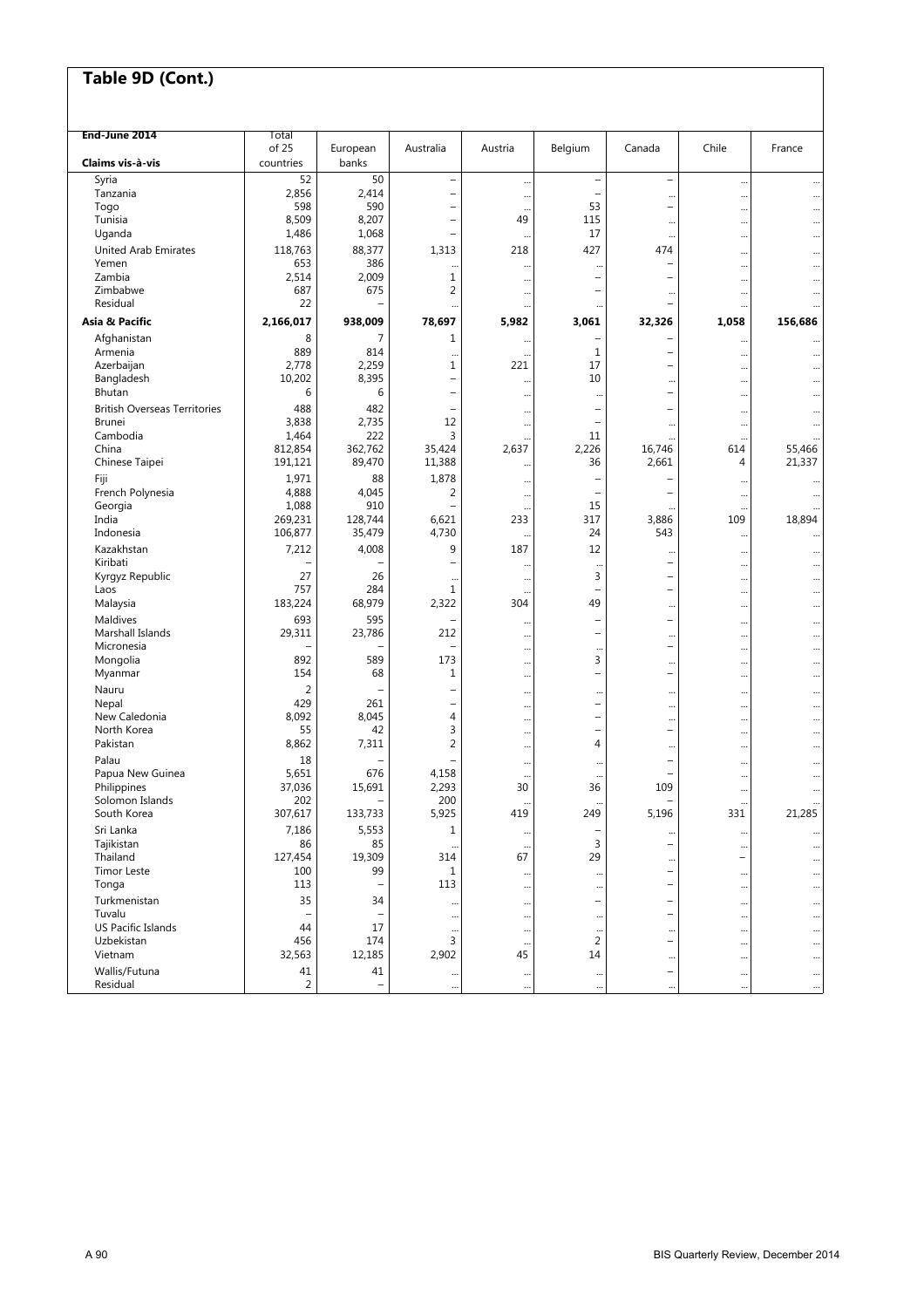| End-June 2014                              | Total                  |                    |                                                      |                |                                       |                                                      |                          |           |
|--------------------------------------------|------------------------|--------------------|------------------------------------------------------|----------------|---------------------------------------|------------------------------------------------------|--------------------------|-----------|
|                                            | of 25                  | European           | Australia                                            | Austria        | Belgium                               | Canada                                               | Chile                    | France    |
| Claims vis à vis<br><b>Europe</b>          | countries<br>1,336,523 | banks<br>1,181,806 | 660                                                  | 221,658        | 67,889                                | 3,573                                                | 53                       | 193,338   |
| Albania                                    | 6,861                  | 6,780              |                                                      |                |                                       |                                                      |                          |           |
| <b>Belarus</b>                             | 3,234                  | 3,163              | <br>                                                 | <br>           | 233                                   | $\ddotsc$<br>$\qquad \qquad -$                       | $\ddotsc$<br>            |           |
| Bosnia and Herzegovina                     | 9,319                  | 9,318              | $\overline{\phantom{0}}$                             | 5,202          | 1                                     | $\qquad \qquad -$                                    |                          |           |
| <b>Bulgaria</b>                            | 33,852                 | 33,233             | 12                                                   | 4,573          | 1,384                                 | $\ddotsc$                                            |                          |           |
| Croatia                                    | 69,390                 | 68,605             | 3                                                    | 28,830         | 88                                    | $\overline{\phantom{0}}$                             |                          |           |
| Czech Republic                             | 203,351                | 189,891            | 49                                                   | 61,490         | 51,809                                |                                                      |                          | 39,511    |
| Hungary                                    | 80,710                 | 70,350             | 76                                                   | 22,988         | 10,084                                | $\ddots$                                             | $\ddotsc$                |           |
| Lithuania                                  | 27,922                 | 27,528             | L,                                                   | 169            | 2                                     | $\overline{\phantom{0}}$                             | $\ddotsc$                |           |
| Macedonia, FYR                             | 4,164                  | 4,122              | $\equiv$                                             | 373            | $\overline{\phantom{0}}$              | $\qquad \qquad -$                                    |                          |           |
| Moldova<br>Montenegro                      | 733<br>1,995           | 732<br>1,985       |                                                      | 1,126          | $\overline{2}$                        | $\overline{\phantom{0}}$<br>$\overline{\phantom{0}}$ |                          |           |
| Poland                                     | 311,342                | 281,309            | <br>23                                               | 24,029         | 1,985                                 | $\ddotsc$                                            | <br>                     | 25,146    |
| Romania                                    | 100,759                | 97,711             | $\mathbf{1}$                                         | 35,801         | 329                                   |                                                      |                          |           |
| Russia                                     | 207,630                | 155,886            | 49                                                   |                | 701                                   | 629                                                  | $\cdots$<br>             | 47,753    |
| Serbia                                     | 26,410                 | 26,088             | 4                                                    | 6,392          | 20                                    |                                                      | $\ddotsc$                |           |
| Turkey                                     | 227,305                | 185,146            | 443                                                  | 1,530          | 1,145                                 | 2,748                                                | 53                       | 39,030    |
| Ukraine                                    | 20,030                 | 18,443             |                                                      |                | 106                                   | $\ddotsc$                                            | $\overline{\phantom{0}}$ |           |
| Res. Serbia & Montenegro                   |                        |                    |                                                      |                |                                       |                                                      | $\overline{\phantom{0}}$ |           |
| Residual Europe                            | 1,516                  | 1,516              |                                                      |                |                                       |                                                      | $\overline{\phantom{0}}$ |           |
| Latin America/Caribbean                    | 1,171,301              | 745,584            | 1,892                                                | 484            | 288                                   | 99,522                                               | 3,183                    | 39,568    |
| Argentina                                  | 32,647                 | 27,081             | 76                                                   | 6              | 3                                     | $\ddotsc$                                            | 13                       |           |
| <b>Belize</b>                              | 1,555                  | 560                |                                                      | 7              | $\overline{\phantom{0}}$              | $\ddots$                                             | $\ddots$                 |           |
| <b>Bolivia</b>                             | 213                    | 160                |                                                      |                | 5                                     | $\qquad \qquad -$                                    | $\overline{\phantom{0}}$ |           |
| Bonaire, Saint Eustatius and Sab<br>Brazil | 46<br>455,977          | 46<br>319,475      | $\ddotsc$<br>907                                     | <br>240        | $\overline{\phantom{0}}$<br>27        | $\overline{\phantom{0}}$                             | 1,639                    | 24,474    |
| Chile                                      | 116,074                | 81,537             | 107                                                  | 17             | 16                                    | <br>                                                 |                          |           |
| Colombia                                   | 48,685                 | 23,455             | 25                                                   | $\overline{2}$ | $\mathbf 1$                           |                                                      | 1,126                    | $\ddotsc$ |
| Costa Rica                                 | 6,323                  | 976                |                                                      |                | 1                                     | $\ddots$<br>$\ddots$                                 | 14                       | <br>      |
| Cuba                                       | 821                    | 638                |                                                      |                | $\overline{a}$                        | $\ddotsc$                                            |                          |           |
| Dominica                                   | 201                    | 38                 | $\equiv$                                             |                | $\overline{\phantom{a}}$              | 160                                                  |                          |           |
| Dominican Republic                         | 4,244                  | 984                | 64                                                   |                | 3                                     | $\ddotsc$                                            |                          |           |
| Ecuador                                    | 2,357                  | 777                | 64                                                   |                | 10                                    | $\qquad \qquad -$                                    |                          |           |
| El Salvador                                | 5,344                  | 348                | $\mathbf 1$                                          |                | $\overline{c}$                        | $\cdots$                                             |                          |           |
| Falkland Islands                           | 49<br>351              | 41<br>4            | $\overline{\phantom{0}}$<br>$\overline{\phantom{0}}$ |                | $\ddotsc$                             | $\qquad \qquad -$<br>323                             | $\ddots$                 |           |
| Grenada<br>Guatemala                       | 2,733                  | 466                | 1                                                    |                | <br>2                                 |                                                      |                          |           |
|                                            | 317                    | 40                 | $\overline{\phantom{0}}$                             |                |                                       |                                                      |                          |           |
| Guyana<br>Haiti                            | 325                    | 51                 | $\ddotsc$                                            |                | $\ddotsc$<br>$\overline{\phantom{0}}$ |                                                      |                          |           |
| Honduras                                   | 1,004                  | 435                |                                                      | <br>           | $\overline{\phantom{0}}$              | <br>$\ddots$                                         | <br>                     | <br>      |
| Jamaica                                    | 4,911                  | 511                | 24                                                   |                |                                       | $\ddots$                                             | $\ddots$                 |           |
| Mexico                                     | 381,192                | 224,233            | 504                                                  | 160            | 198                                   |                                                      | 168                      | 6,318     |
| Nicaragua                                  | 507                    | 134                |                                                      |                | 6                                     | $\qquad \qquad -$                                    |                          | $\ddotsc$ |
| Paraguay                                   | 2,816                  | 2,176              |                                                      |                | 3                                     | $\qquad \qquad -$                                    | 1                        |           |
| Peru                                       | 49.028                 | 26,065             | 26                                                   | $\cdots$       | 11                                    | $\cdots$                                             | 222                      | $\ddotsc$ |
| St. Lucia<br>St. Vincent                   | 1,274<br>470           | 91<br>211          |                                                      |                | $\cdots$                              | 1,168<br>221                                         | $\cdots$                 |           |
|                                            |                        |                    |                                                      |                |                                       |                                                      | $\cdots$                 |           |
| Surinam<br>Trinidad and Tobago             | 576<br>9,678           | 84<br>982          | <br>6                                                |                | —                                     | 7,425                                                | $\ddotsc$                |           |
| <b>Turks and Caicos</b>                    | 1,188                  | 193                | 68                                                   |                | $\ddotsc$<br>-                        | 840                                                  |                          |           |
| Uruguay                                    | 13,614                 | 9,767              |                                                      | <br>7          | $\overline{\phantom{0}}$              |                                                      | <br>$\ddotsc$            |           |
| Venezuela                                  | 26,718                 | 23,962             | 19                                                   | $\cdots$       | L,                                    | $\ddotsc$                                            | $\overline{\phantom{0}}$ |           |
| Residual                                   | 63                     | 63                 |                                                      |                |                                       |                                                      | $\cdots$                 |           |
| Int. organisations                         | 294,536                | 254,079            | 6,975                                                | 3,190          | 1,062                                 | 8,262                                                |                          | 15,385    |
| <b>Unallocated</b>                         | 8,060                  | 3,167              | 1,787                                                |                |                                       | 154                                                  |                          |           |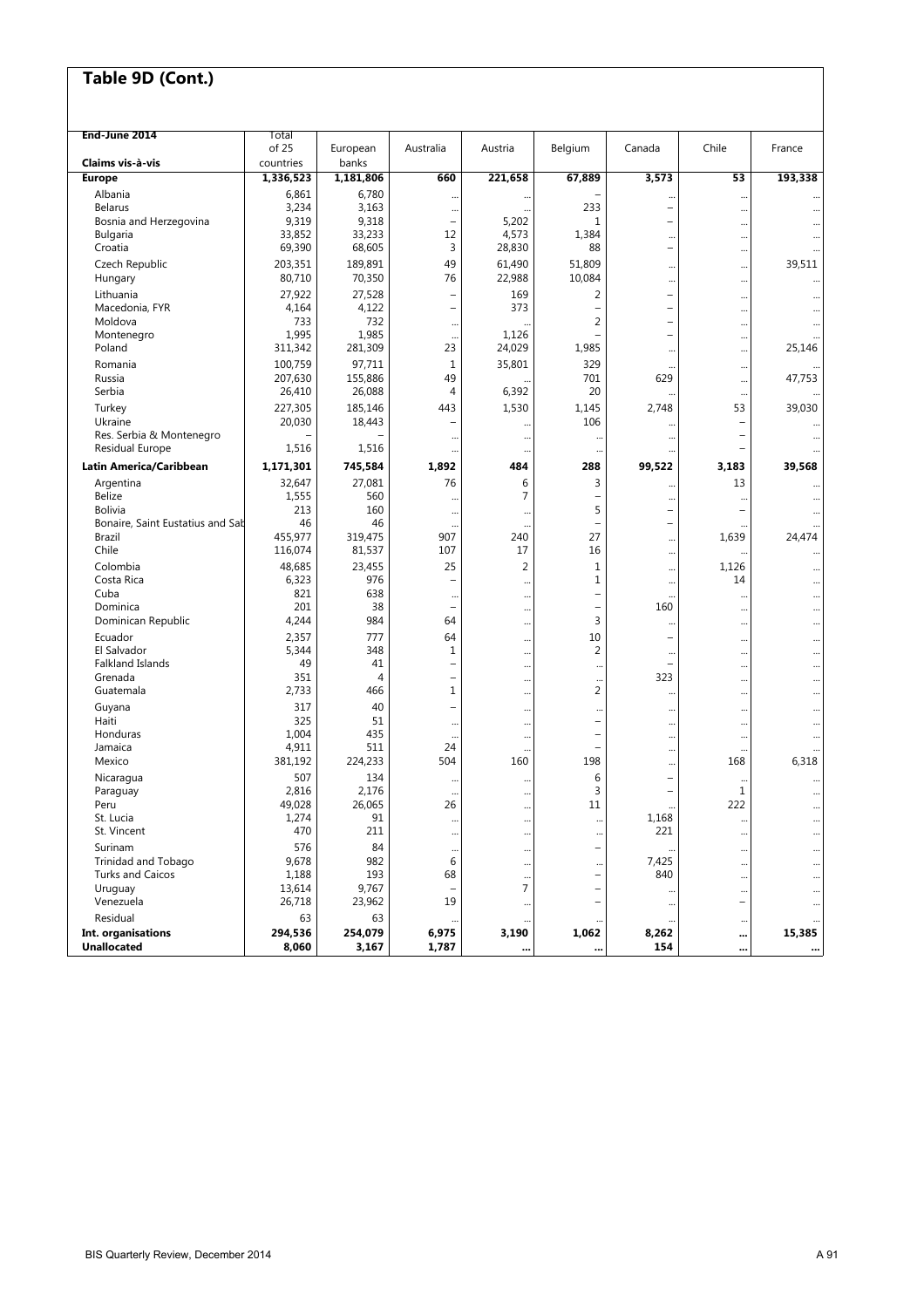| End-June 2014               | Germany           | Greece        | India                    | Ireland               | Italy            | Japan            | Korea                    | Nether-          |
|-----------------------------|-------------------|---------------|--------------------------|-----------------------|------------------|------------------|--------------------------|------------------|
| Claims vis à-vis            |                   |               |                          |                       |                  |                  |                          | lands            |
| <b>All countries</b>        | 2,578,911         | 170,243       | 50,769                   | 130,314               | 859,339          | 3,263,229        | 127,948                  | 1,326,070        |
| <b>Developed countries</b>  | 2,089,215         | 32,386        | 26.598                   | 122,874               | 612,285          | 2,319,472        | 41,664                   | 1,065,229        |
| <b>Europe</b>               | 1,460,705         | 30,463        | 11,845                   | 115,801               | 569,428          | 845,919          | 9,457                    | 768,367          |
| Austria                     | 71,340            | 193           | 47                       | 288                   | $\ddotsc$        | 5,369            | 58                       | 12,117           |
| Andorra                     | 4                 |               |                          |                       | 3                |                  |                          |                  |
| Belgium                     | 34,878<br>5,279   | 348<br>11,580 | 991<br>60                | 700                   | 5,000<br>1,323   | 20,083           | 256<br>80                | 144,656          |
| Cyprus<br>Denmark           | 18,993            | 125           | 34                       | 450                   | 2,505            | 6,085            | 40                       | 1,276<br>7,924   |
|                             | 395               |               | $\mathbf{1}$             |                       | 162              |                  |                          |                  |
| Estonia<br>Finland          | 20,054            | 167           | 30                       |                       | 1,088            | 4,250            | 18<br>25                 | 9,419            |
| France                      | 197,955           | 1,474         | 732                      | $\ddotsc$<br>5,415    | 40,529           | 195,670          | 697                      | 98,832           |
| Germany                     |                   | 2,256         | 1,658                    | 1,837                 | 242,211          | 127,340          | 1,873                    | 206,543          |
| Greece                      | 13,768            |               | 3                        | 81                    | 907              | 204              | 367                      | 1,527            |
| Iceland                     | 1,976             | 29            | 5                        |                       | 400              | 38               | $\mathbf{1}$             | 187              |
| Ireland                     | 42,408            | 269           | 58                       |                       | 9,324            | 34,530           | 557                      | 14,475           |
| Italy                       | 132,761           | 466           | 337                      | 1,525                 | $\ddotsc$        | 37,715           | 421                      | 36,334           |
| Latvia                      | 612               | 1             | $\overline{\phantom{0}}$ | $\ddotsc$             | 514              | 87               | 21                       |                  |
| Liechtenstein               | 544               | 5             |                          |                       | 141              |                  | L,                       | 130              |
| Luxembourg                  | 106,004           | 1,588         | 22                       | 824                   | 24,875           | 75,494           | 723                      | 22,155           |
| Malta                       | 2,712             | 616           |                          |                       | 694              |                  | 236                      | 1,313            |
| Netherlands<br>Norway       | 110.461<br>21,464 | 695<br>19     | 1,687<br>10              | 3,102<br>656          | 2,445            | 76,296<br>10,155 | 921<br>13                | 6,549            |
| Portugal                    | 23,042            | 38            | 54                       | 404                   | 3,404            | 768              | 225                      | 5,379            |
| Slovakia                    | 3,157             | $\mathbf{1}$  | L,                       |                       | 20,427           | 534              | 469                      | 1,229            |
| Slovenia                    | 2,484             |               | 1                        |                       | 6,696            | 104              | 21                       |                  |
| Spain                       | 123,271           | 181           | 90                       | 2,674                 | 20,180           | 22,595           | 178                      | 52,624           |
| Sweden                      | 30,956            | 84            | 89                       | 831                   | 2,362            | 22,189           | 87                       | 7,677            |
| Switzerland                 | 67,241            | 435           | 529                      | 789                   | 9,983            | 29,457           | 114                      | 25,685           |
| United Kingdom              | 428,868           | 9,892         | 5,407                    | 95,596                | 50,709           | 176,956          | 2,056                    | 112,225          |
| Vatican                     |                   |               |                          | $\ddotsc$             |                  |                  | $\overline{\phantom{0}}$ |                  |
| Other                       | 78                | 1             |                          | $\ddotsc$             | 363              |                  |                          |                  |
| Other developed countries   | 628,510           | 1,923         | 14,753                   | 7,073                 | 38,680           | 1,473,553        | 32,207                   | 296,862          |
| Australia                   | 31,359            | 40            | 999                      | 711                   | 1,706            | 112,045          | 3,886                    | 74,838           |
| Canada<br>Japan             | 24,411<br>38,794  | 51<br>46      | 3,270<br>629             | 712<br>190            | 2,184            | 64,403           | 2,238<br>6,889           | 15,592<br>10,607 |
| New Zealand                 | 2,683             | 3             | 76                       | 17                    | 94               | 8,136            | 324                      | 10,024           |
| <b>United States</b>        | 531,263           | 1,783         | 9,779                    | 5,443                 | 34,696           | 1,288,969        | 18,869                   | 185,801          |
| <b>Offshore centres</b>     | 138,715           | 2,539         | 10,524                   | 2,928                 | 9,323            | 490,078          | 21,384                   | 52,223           |
| Aruba                       | 1                 |               | $\ddots$                 |                       |                  |                  |                          | 34               |
| Bahamas                     | 1,671             | $\sim$        | 20                       |                       | 376              | 538              | $\overline{\phantom{a}}$ | 555              |
| Bahrain                     | 534               | 52            | 652                      | $\ddotsc$             | 72               | 389              | 437                      | 1,170            |
| <b>Barbados</b>             | 321               |               |                          | $\ddotsc$             |                  |                  | 1                        |                  |
| Bermuda                     | 5,789             | 308           | $\overline{\phantom{0}}$ |                       | 615              | 26,747           | 133                      | 2,766            |
| Cayman Islands              | 55,426            | 397           | 465                      |                       |                  | 321,397          | 1,054                    | 6,624            |
| Curacao                     | 213               |               | 79                       | $\ddotsc$             | 4                |                  |                          | 574              |
| Gibraltar                   | 553               | 13            |                          |                       | 45               |                  | -                        |                  |
| Guernsey<br>Hong Kong SAR   | 2,983<br>11,909   | 135<br>369    | 3,761                    | $\ddotsc$             | 463<br>839       | 5,196<br>64,279  | L,<br>7,903              | 1,049<br>14,811  |
| Isle of Man                 | 3,115             | 6             |                          | $\cdots$              | 463              | 331              | 113                      |                  |
| Jersey                      | 7,382             | 83            | <br>353                  | $\cdots$              | 938              | 9,176            |                          | 1,706            |
| Lebanon                     | 107               | 8             | 5                        | $\ddotsc$             | 24               | 50               | 28                       | 175              |
| Macau SAR                   | 146               |               | 1                        | $\cdots$<br>$\ddotsc$ |                  |                  | 190                      | 134              |
| Mauritius                   | 406               | 1             | 612                      | $\ddotsc$             |                  |                  | 42                       | 303              |
| <b>Netherlands Antilles</b> |                   |               | $\cdots$                 | $\ddotsc$             | $\cdots$         |                  |                          |                  |
| Panama                      | 3,499             | 891           | 8                        | $\cdots$              | 455              | 10,396           | 6,164                    | 606              |
| Samoa                       | 51                |               |                          | $\ddotsc$             |                  |                  |                          |                  |
| Singapore                   | 40,525            | 4             | 4,552                    | $\ddotsc$             |                  | 49,826           | 4,619                    | 20,073           |
| Sint Maarten<br>Vanuatu     | 49                |               |                          | $\ddotsc$             |                  |                  | $\overline{\phantom{0}}$ |                  |
| West Indies UK              | 4,035             | 260           | $\cdots$<br>16           | $\cdots$              | $\ddotsc$<br>702 | <br>             | 700                      | 821              |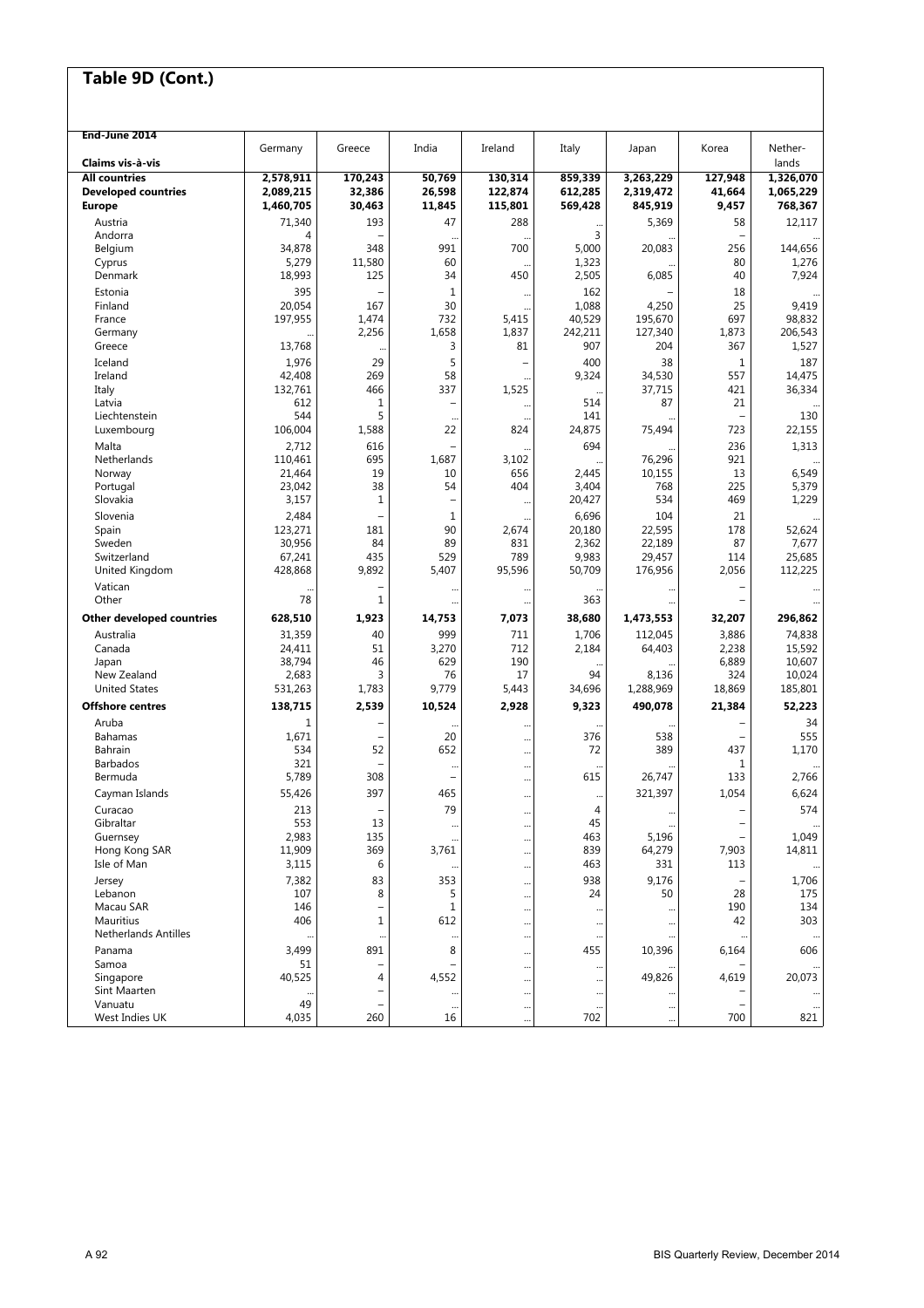| End-June 2014                                   |                       |                                                      |                          |          |                        |                          |                          |                        |
|-------------------------------------------------|-----------------------|------------------------------------------------------|--------------------------|----------|------------------------|--------------------------|--------------------------|------------------------|
|                                                 | Germany               | Greece                                               | India                    | Ireland  | Italy                  | Japan                    | Korea                    | Nether-                |
| Claims vis à vis<br><b>Developing countries</b> |                       |                                                      | 11,924                   | 1,002    | 225,453                | 453,679                  |                          | lands                  |
| Africa & Middle East                            | 289,903<br>31,359     | 82,872<br>4,840                                      | 6,563                    | 164      | 9,274                  | 30,802                   | 63,758<br>8,683          | 194,283<br>7,755       |
|                                                 |                       |                                                      |                          |          |                        |                          |                          |                        |
| Algeria                                         | 94<br>206             | $\overline{\phantom{a}}$<br>$\overline{\phantom{0}}$ | 3<br>4                   |          | 121<br>61              | 55                       | 53<br>10                 |                        |
| Angola<br>Benin                                 | 15                    | $\overline{\phantom{0}}$                             | $\overline{\phantom{0}}$ |          |                        |                          | 1                        | $\ddotsc$              |
| Botswana                                        |                       | $\overline{a}$                                       | 14                       |          | $\ddotsc$<br>$\ddotsc$ |                          | $\overline{\phantom{0}}$ | $\ddotsc$<br>$\ddotsc$ |
| Burkina Faso                                    | $\ddotsc$<br>8        | $\overline{\phantom{0}}$                             | 36                       | <br>     | $\cdots$               | <br>                     | 2                        | $\ddotsc$              |
| Burundi                                         | 33                    | $\overline{\phantom{0}}$                             |                          |          |                        |                          | $\overline{\phantom{0}}$ |                        |
| Cameroon                                        | 7                     | $\overline{2}$                                       | $\overline{\phantom{m}}$ |          | $\cdots$<br>3          | <br>                     | 1                        | $\ddotsc$              |
| Cape Verde                                      |                       | $\overline{\phantom{0}}$                             |                          | <br>     | 6                      |                          | $\equiv$                 | $\ddotsc$<br>$\ddotsc$ |
| Central African Republic                        |                       | $\overline{\phantom{0}}$                             |                          |          | $\ddotsc$              |                          | $\overline{\phantom{0}}$ | $\ddotsc$              |
| Chad                                            |                       | $\overline{a}$                                       | $\overline{\phantom{0}}$ |          | $\ddotsc$              |                          | $\overline{\phantom{0}}$ | $\ddot{\phantom{0}}$   |
| Comoros Islands                                 |                       | $\overline{\phantom{a}}$                             | $\cdots$                 |          | $\cdots$               |                          | $\overline{\phantom{0}}$ | $\ddotsc$              |
| Congo                                           |                       | $\overline{\phantom{0}}$                             | $\overline{7}$           |          | 4                      |                          | $\overline{\phantom{0}}$ | $\ddotsc$              |
| Congo Democratic Republic                       | $\ddotsc$             | ۰                                                    |                          |          | 3                      | $\qquad \qquad -$        | 1                        | $\ddotsc$              |
| Côte d'Ivoire                                   | 18                    | $\overline{\phantom{0}}$                             | 8                        |          | $\ddotsc$              | 48                       | 11                       | $\ddotsc$              |
| Djibouti                                        | $\ddotsc$             | $\overline{\phantom{0}}$                             | $1\,$                    |          |                        |                          | $\overline{\phantom{0}}$ | $\ddot{\phantom{0}}$   |
| Egypt                                           | 528                   | 1,393                                                | 195                      |          | 5,782                  | 330                      | 334                      | $\ddotsc$              |
| <b>Equatorial Guinea</b>                        | $\ddotsc$             | $\overline{\phantom{a}}$                             | $\overline{\phantom{a}}$ |          | $\ddotsc$              |                          | $\qquad \qquad -$        | $\cdots$               |
| Eritrea                                         | $\ddot{\phantom{0}}$  | $\overline{\phantom{0}}$                             | 5                        |          | $\cdot$                |                          | $\qquad \qquad -$        | $\cdots$               |
| Ethiopia                                        | 54                    | ۰                                                    | 23                       |          | 21                     | $\qquad \qquad -$        | 5                        | $\ddotsc$              |
| Gabon                                           | 6                     | $\overline{\phantom{0}}$                             | $1\,$                    |          | 44                     | 42                       | $\overline{\phantom{0}}$ | $\ddotsc$              |
| Gambia                                          | $\ddotsc$             | ۰                                                    | 3                        |          | $\ddotsc$              | $\ddots$                 | -                        | $\ddotsc$              |
| Ghana                                           | 158                   | $\overline{\phantom{0}}$                             | $\mathbf 1$              |          | 27                     | $\ddots$                 | 5                        | $\ddotsc$              |
| Guinea                                          | $\ddotsc$             | $\overline{\phantom{a}}$                             | $\overline{7}$           |          | $\cdots$               |                          | $\overline{\phantom{0}}$ | $\ddotsc$              |
| Guinea-Bissau                                   | $\ddot{\phantom{0}}$  | $\overline{\phantom{0}}$                             |                          |          | $\ddotsc$              |                          | $\overline{\phantom{0}}$ | $\cdots$               |
| Iran                                            | 214                   | 4                                                    | 12                       |          | 108                    | $1\,$                    | 135                      | 1                      |
| Iraq                                            | 39                    | ۰                                                    | $1\,$                    |          | $\ddotsc$              | 12                       | 49                       | $\ddotsc$              |
| Israel                                          | 1,580                 | 27                                                   | 191                      |          | 229                    | 2,641                    | 67                       | $\ddotsc$              |
| Jordan                                          | 436                   | 44                                                   | 9                        |          | 18                     | 33                       | 405                      | $\ddotsc$              |
| Kenya                                           | 81                    | $\overline{\phantom{0}}$                             | 394                      |          | 11                     | 23                       | 22                       | $\ddotsc$              |
| Kuwait                                          | 2,829                 | 5                                                    | 48                       |          | 30                     | 765                      | 66                       | $\ddotsc$              |
| Lesotho                                         |                       |                                                      |                          |          |                        |                          | $\overline{\phantom{0}}$ | $\ddotsc$              |
| Liberia                                         | 4,136                 | 2,983                                                | $\equiv$                 |          | 602                    | 395                      | 466                      | 650                    |
| Libya                                           | 72                    | 1                                                    | $\qquad \qquad -$        |          | 9                      | $\overline{\phantom{0}}$ | 35                       | $\ddotsc$              |
| Madagascar                                      | 6                     | Ē,                                                   | 3                        |          | $\ddot{\phantom{0}}$   |                          | 446                      | $\ddotsc$              |
| Malawi                                          | $\mathbf 1$           | $\overline{\phantom{a}}$                             | $\overline{\phantom{0}}$ |          | $\cdots$               |                          | 3                        | $\ddotsc$              |
| Mali                                            | 4                     | $\overline{a}$                                       | 12                       |          | $\ddots$               |                          |                          | $\ddotsc$              |
| Mauritania                                      | 34                    | ۳                                                    | $\overline{\phantom{0}}$ |          | $\ddotsc$              |                          | $\qquad \qquad -$        | $\ddotsc$              |
| Morocco                                         | 359                   | Ē,                                                   | 6                        |          | 101                    | 123                      | 229                      | $\ddotsc$              |
| Mozambique                                      | 20                    | $\overline{\phantom{0}}$                             | 3                        |          | $\cdot\cdot$           | $\ddotsc$                | 7                        | $\ddotsc$              |
| Namibia                                         | 119                   | $\overline{\phantom{0}}$                             | $\qquad \qquad -$        |          | 17                     |                          | $\overline{\phantom{0}}$ | $\ddotsc$              |
| Niger                                           |                       | $\overline{a}$                                       | 5                        |          |                        |                          |                          | $\ddot{\phantom{0}}$   |
| Nigeria                                         | 1,123                 | $\mathbf{1}$                                         | 167                      |          | 13                     | 268                      | 84                       | $\ddotsc$              |
| Oman                                            | 1,095<br>$\mathbf{1}$ | $\overline{a}$                                       | 202                      |          | 13                     | 1,471                    | 702                      | $\ddotsc$              |
| Palestinian Territory                           | 2,875                 |                                                      | 113                      |          | 229                    | 5,928                    |                          |                        |
| Qatar                                           |                       | $\overline{2}$                                       |                          |          |                        |                          | 737                      | $\ddotsc$              |
| Rwanda                                          | 8                     | 17                                                   | 3                        | $\cdots$ | $\cdots$               |                          | 1                        | $\ddotsc$              |
| Sao Tomé and Principe<br>Saudi Arabia           | 4,041                 | 5                                                    | 220                      |          | 266                    | 3,982                    | 2,966                    | 407                    |
| Senegal                                         | 4                     | -                                                    | 3                        |          | 7                      | 11                       | 25                       |                        |
| Seychelles                                      | 122                   | 22                                                   | 20                       |          | 13                     |                          | 1                        |                        |
|                                                 |                       |                                                      |                          | $\cdots$ |                        | $\ddotsc$                |                          | $\ddotsc$              |
| Sierra Leone<br>Somalia                         | $\ddotsc$             | $\qquad \qquad -$<br>$\overline{\phantom{0}}$        | 5                        | $\cdots$ | $\cdots$               | $\ddotsc$                | $\overline{\phantom{0}}$ | $\ddots$               |
| South Africa                                    | 2,898                 | 248                                                  | 530                      |          | $\cdot\cdot$<br>239    | 6,894                    | $\qquad \qquad -$<br>471 | 587                    |
| St. Helena                                      |                       | 2                                                    |                          |          |                        |                          | $\qquad \qquad -$        |                        |
| Sudan                                           | 7                     | 0                                                    | $\ddotsc$<br>15          |          | $\cdot$<br>$\ddotsc$   | $\ddots$                 | 3                        | $\cdots$               |
| Swaziland                                       |                       | 0                                                    | 16                       |          |                        | $\mathbf 0$              | $\mathbf{1}$             |                        |
|                                                 |                       |                                                      |                          |          |                        |                          |                          | $\ddotsc$              |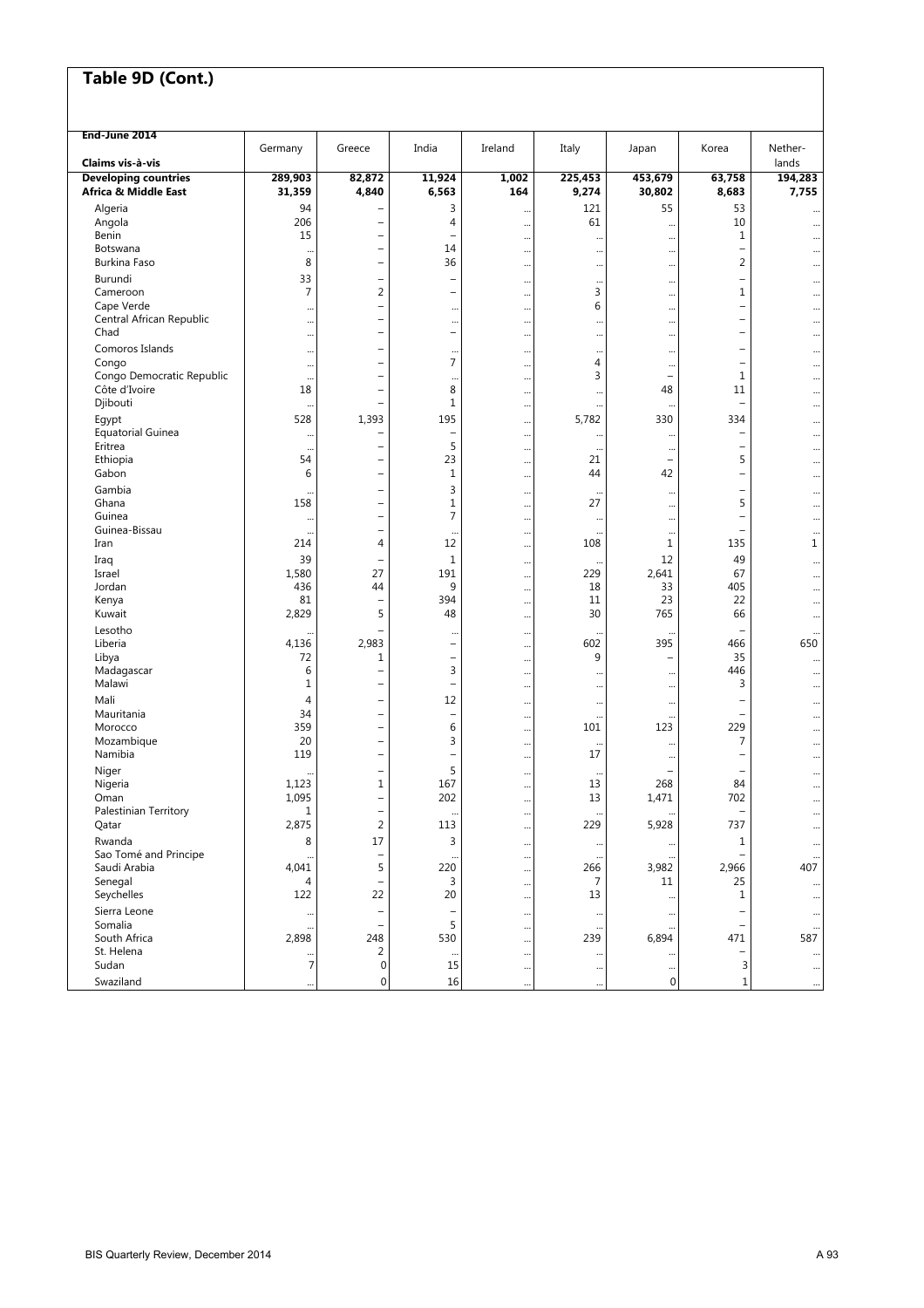| End-June 2014                       |              |                                               |                                                      |           |                             |                                       |                          |          |
|-------------------------------------|--------------|-----------------------------------------------|------------------------------------------------------|-----------|-----------------------------|---------------------------------------|--------------------------|----------|
|                                     | Germany      | Greece                                        | India                                                | Ireland   | Italy                       | Japan                                 | Korea                    | Nether-  |
| Claims vis à vis                    |              |                                               |                                                      |           |                             |                                       |                          | lands    |
| Syria                               | $\mathbf{1}$ | $1\,$                                         | $\overline{2}$                                       |           | $\cdots$                    | $\qquad \qquad -$                     | $\overline{\phantom{a}}$ |          |
| Tanzania                            | 10<br>8      | $\overline{2}$<br>$\overline{\phantom{0}}$    | 9<br>3                                               |           | $\ddots$<br>2               | 3                                     | 5<br>$\qquad \qquad -$   |          |
| Togo<br>Tunisia                     | 214          |                                               | 3                                                    |           | 118                         | $\ddotsc$                             | 16                       |          |
| Uganda                              | 20           | $\overline{\phantom{m}}$                      | 7                                                    | <br>      |                             | $\cdots$                              | 1                        | <br>     |
| <b>United Arab Emirates</b>         | 7,769        | 79                                            | 4,245                                                |           | $\cdots$                    | $\ddot{\phantom{0}}$<br>7,685         | 1,109                    | 2,816    |
| Yemen                               | 2            |                                               | 7                                                    |           | $\cdots$                    | 82                                    | 178                      |          |
| Zambia                              | 5            | $\overline{2}$                                | 1                                                    |           | $\cdots$                    | 10                                    | 7                        |          |
| Zimbabwe                            | 99           | $\overline{\phantom{m}}$                      | ۳                                                    | <br>      | <br>                        | $\ddotsc$                             | 3                        |          |
| Residual                            |              | -                                             |                                                      |           |                             | $\ddotsc$                             | 20                       |          |
| Asia & Pacific                      | 119,418      | 4,441                                         | 4,125                                                | 75        | 14,359                      | 320,696                               | 47,109                   | 56,331   |
| Afghanistan                         |              |                                               | -                                                    |           |                             |                                       |                          |          |
| Armenia                             | 118          | 1                                             | $\overline{\phantom{0}}$                             |           | $\cdots$                    | $\ddotsc$<br>9                        | $\qquad \qquad -$        |          |
| Azerbaijan                          | 674          | $\overline{\phantom{0}}$                      | $\overline{\phantom{0}}$                             | <br>      | $\ddotsc$<br>39             | 136                                   | 58                       | <br>     |
| Bangladesh                          | 443          | 1                                             | 521                                                  |           | 20                          | $\ddotsc$                             | 509                      |          |
| Bhutan                              |              | $\overline{\phantom{0}}$                      |                                                      |           |                             | $\ddotsc$                             | $\overline{\phantom{0}}$ |          |
| <b>British Overseas Territories</b> |              | 71                                            |                                                      | $\ddotsc$ |                             |                                       | 5                        |          |
| <b>Brunei</b>                       | $\mathbf 1$  |                                               | <br>$\overline{\phantom{0}}$                         |           | $\cdots$                    | $\ddotsc$<br>$\ddotsc$                | $\overline{\phantom{0}}$ |          |
| Cambodia                            | 12           |                                               | 1                                                    |           | $\cdots$                    | $\ddotsc$                             | 310                      |          |
| China                               | 40,666       | 47                                            | 1,670                                                |           | 9,327                       | 79,315                                | 23,442                   | 25,155   |
| Chinese Taipei                      | 7,864        | $\overline{\phantom{0}}$                      | 29                                                   |           | 68                          | 24,388                                | 2,063                    | 6,029    |
| Fiji                                | 86           | $\overline{\phantom{0}}$                      | $\overline{\phantom{0}}$                             |           |                             | 1                                     | $\mathbf 1$              |          |
| French Polynesia                    | 18           | $\overline{\phantom{0}}$                      | $\ddotsc$                                            |           | $\ddotsc$                   | $\ddotsc$                             | 1                        |          |
| Georgia                             | 39           | $\overline{\phantom{0}}$                      | 1                                                    |           | 9                           | 17                                    | 6                        |          |
| India                               | 21,699       |                                               | $\ddotsc$                                            |           | 1,836                       | 27,290                                | 3,071                    | 5,720    |
| Indonesia                           | 5,095        |                                               | 424                                                  |           | 274                         | 22,072                                | 4,644                    | 2,737    |
| Kazakhstan                          | 478          |                                               | 10                                                   |           | 782                         | 665                                   | 234                      | 212      |
| Kiribati                            |              |                                               | $\overline{\phantom{0}}$                             |           |                             |                                       | $\overline{\phantom{0}}$ |          |
| Kyrgyz Republic                     | $\ddotsc$    |                                               | $\overline{\phantom{0}}$                             |           | $\cdots$                    | ÷                                     | 1                        |          |
| Laos                                |              | $\overline{\phantom{0}}$                      | $\ddotsc$                                            |           | $\ddotsc$                   | 453                                   | 17                       |          |
| Malaysia                            | 4,586        | 1                                             | 107                                                  |           | 33                          | 19,906                                | 874                      | 2,202    |
| Maldives                            | 82           |                                               | 7                                                    |           | 6                           | $\ddot{\phantom{0}}$                  |                          |          |
| Marshall Islands                    | 7,522        | 4,318                                         |                                                      |           | 1,199                       |                                       | 3,392                    |          |
| Micronesia                          |              |                                               |                                                      |           | $\ddotsc$                   | $\ddotsc$                             |                          |          |
| Mongolia                            | 111<br>52    |                                               | $\overline{\phantom{0}}$<br>$\overline{\phantom{0}}$ |           | 3                           | $\ddotsc$<br>$\overline{\phantom{0}}$ | 41<br>21                 |          |
| Myanmar                             |              |                                               |                                                      |           | $\cdots$                    |                                       |                          |          |
| Nauru<br>Nepal                      | 3            | $\qquad \qquad -$<br>$\overline{\phantom{0}}$ | $\ddotsc$<br>150                                     |           |                             | $\ddotsc$<br>$\overline{\phantom{0}}$ | 5                        |          |
| New Caledonia                       |              | $\overline{\phantom{0}}$                      |                                                      |           |                             |                                       | 30                       |          |
| North Korea                         | 11           | $\overline{\phantom{0}}$                      | <br>÷,                                               |           |                             | $\ddotsc$<br>$\overline{\phantom{0}}$ | 5                        |          |
| Pakistan                            | 925          | $\overline{\phantom{0}}$                      | 50                                                   | <br>      | $\ddotsc$<br>$\overline{7}$ | 148                                   | 172                      | 38       |
| Palau                               |              |                                               | $\overline{\phantom{0}}$                             |           |                             |                                       | $\overline{\phantom{0}}$ |          |
| Papua New Guinea                    |              |                                               | $\overline{\phantom{0}}$                             | <br>      | <br>                        | 646                                   | $\mathbf 1$              |          |
| Philippines                         | 2,285        |                                               | $\overline{2}$                                       |           | 47                          | 6,712                                 | 667                      | 1,567    |
| Solomon Islands                     |              |                                               | $\ddotsc$                                            |           |                             |                                       | 2                        |          |
| South Korea                         | 21,065       | 1                                             | 219                                                  |           | 478                         | 56,646                                | $\ddotsc$                | 8,977    |
| Sri Lanka                           | 1,104        | $1\,$                                         | 657                                                  |           | 3                           | 108                                   | 112                      | $\cdots$ |
| Tajikistan                          | 29           |                                               |                                                      |           | 35                          |                                       | 1                        |          |
| Thailand                            | 2,387        | $\overline{\phantom{0}}$                      | 205                                                  |           | 23                          | 77,541                                | 559                      | 878      |
| <b>Timor Leste</b>                  |              |                                               | $\overline{\phantom{0}}$                             |           |                             |                                       |                          |          |
| Tonga                               |              |                                               |                                                      |           | $\ddotsc$                   |                                       | -                        | $\cdots$ |
| Turkmenistan                        | 8            |                                               | $\cdots$                                             |           |                             |                                       | 1                        |          |
| Tuvalu                              |              | $\overline{\phantom{0}}$                      | $\cdots$                                             |           | $\ddotsc$                   | $\ddotsc$                             |                          |          |
| US Pacific Islands                  |              |                                               | 6                                                    |           | $\cdot$                     | $\ddotsc$                             |                          |          |
| Uzbekistan                          | 103          | -                                             | $\cdots$                                             |           | $\overline{2}$              |                                       | 257                      | 8        |
| Vietnam                             | 1,952        |                                               | 66                                                   |           | 166                         | 4,643                                 | 6,605                    |          |
| Wallis/Futuna                       | $\cdots$     |                                               | -                                                    |           | $\cdots$                    |                                       | $\qquad \qquad -$        | $\cdots$ |
| Residual                            |              | $\overline{\phantom{0}}$                      |                                                      |           |                             |                                       | $\overline{2}$           |          |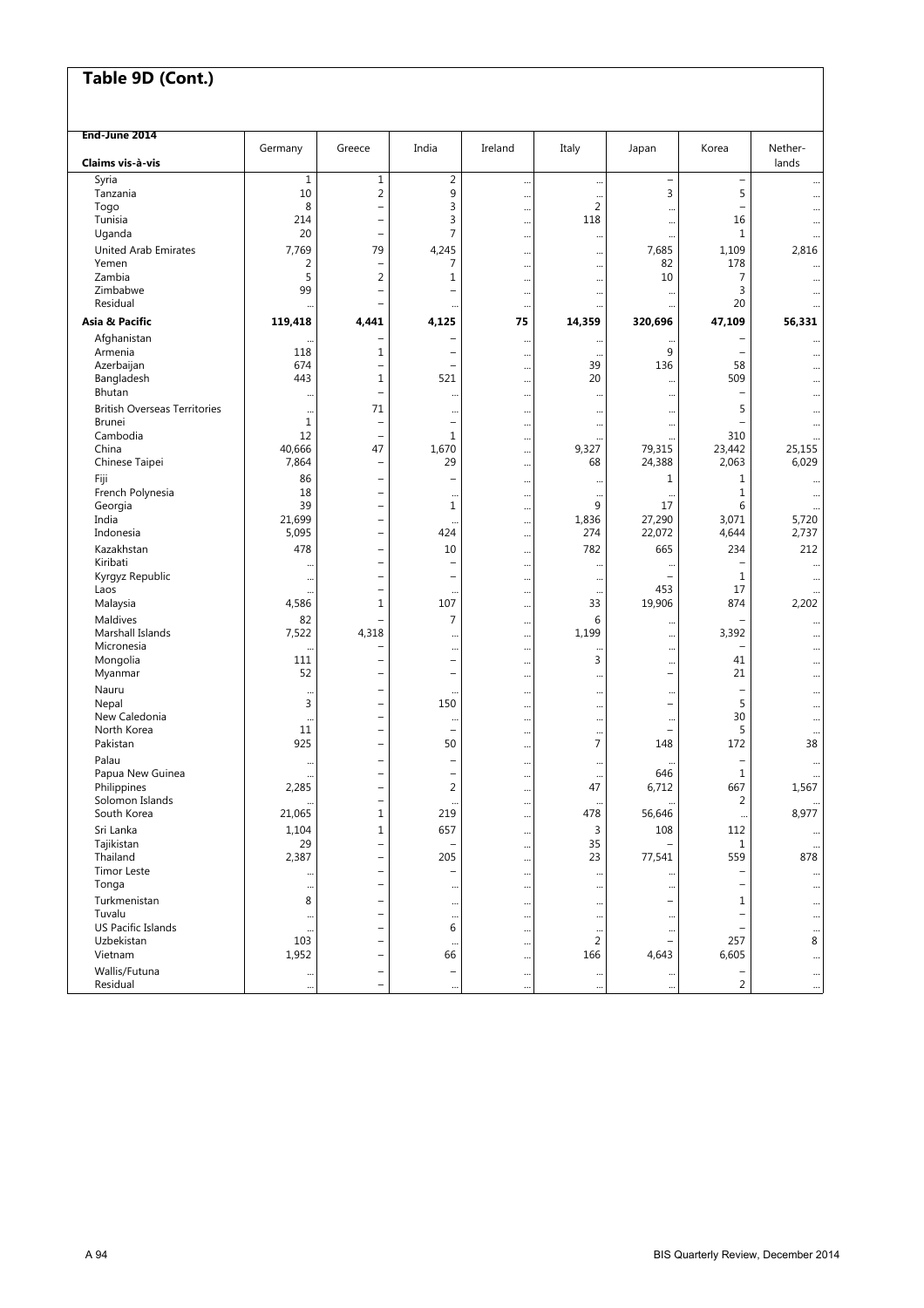| India<br>Nether-<br>Ireland<br>Italy<br>Korea<br>Germany<br>Greece<br>Japan<br>Claims vis à-vis<br>lands<br>117,740<br>73,588<br>1,000<br>570<br>198,884<br>37,803<br>4,848<br>104,892<br><b>Europe</b><br>2,125<br>Albania<br>52<br>1,262<br><br>626<br>145<br>16<br>3<br><b>Belarus</b><br>1<br>$\overline{\phantom{0}}$<br><br><br>3,980<br>29<br>$1\,$<br>$\mathbf 1$<br>Bosnia and Herzegovina<br>$\overline{\phantom{a}}$<br><br><br><br>9,931<br>389<br>12,060<br>$\overline{4}$<br>23<br>18<br>Bulgaria<br><br>1,923<br>2<br>31,597<br>375<br>$\overline{2}$<br>Croatia<br>152<br><br><br>9<br>Czech Republic<br>9,018<br>17<br>18,853<br>653<br>307<br>3,959<br><br>9,260<br>104<br>40<br>18,820<br>887<br>287<br>3,621<br>Hungary<br><br>696<br>3<br>245<br>253<br>Lithuania<br>14<br>$\ddotsc$<br>368<br>428<br>Macedonia, FYR<br>2,017<br>1<br>$\overline{\phantom{m}}$<br>$\ddotsc$<br>$\ddotsc$<br>$\overline{2}$<br>236<br>Moldova<br>$\overline{\phantom{0}}$<br>-<br>$\ddotsc$<br>$\ddotsc$<br>$\cdots$<br>198<br>109<br>Montenegro<br>$\qquad \qquad -$<br>$\overline{\phantom{0}}$<br>$\ddotsc$<br>$\ddotsc$<br>58<br>56,930<br>373<br>5,551<br>343<br>45,044<br>Poland<br><br><br>2,107<br>5<br>322<br>7,638<br>17,494<br>236<br>Romania<br><br>17,681<br>359<br>27,669<br>18,397<br>15,696<br>Russia<br>717<br>2,124<br>$\ddotsc$<br>403<br>5,773<br>8,529<br>Serbia<br>64<br>27<br>$\cdots$<br>31,708<br>Turkey<br>17,119<br>130<br>11,241<br>1,104<br>26,159<br><br>939<br>107<br>297<br>Ukraine<br>1,198<br>30<br>4,915<br>$\cdots$<br>Res. Serbia & Montenegro<br>$\overline{\phantom{a}}$<br><br>$\ddotsc$<br><br>$\ddotsc$<br>Residual Europe<br>97<br>$\overline{\phantom{0}}$<br><br><br><br>Latin America/Caribbean<br>21,386<br>3<br>193<br>25,305<br>236<br>2,936<br>64,378<br>3,118<br>Argentina<br>1,160<br>$1\,$<br>2<br>111<br>267<br>45<br>1,571<br><br><b>Belize</b><br>$1\,$<br>8<br>$\overline{\phantom{0}}$<br>$\overline{\phantom{m}}$<br>$\cdots$<br>$\ddotsc$<br>$\cdots$<br>$\overline{7}$<br><b>Bolivia</b><br>6<br>9<br>11<br>$\overline{\phantom{0}}$<br>$\cdots$<br>$\cdots$<br>$\cdots$<br>Bonaire, Saint Eustatius and Sab<br>$\mathbf{1}$<br>$\qquad \qquad -$<br>$\overline{\phantom{0}}$<br>$\overline{\phantom{0}}$<br>$\ddotsc$<br>9,070<br>133<br>1,627<br>37,147<br>1,091<br>15,708<br>Brazil<br>$\overline{\phantom{a}}$<br><br>Chile<br>3,698<br>23<br>6,394<br>142<br>3,895<br>110<br>$\overline{\phantom{0}}$<br>$\cdots$<br>Colombia<br>719<br>10<br>26<br>2,756<br>115<br>56<br>$\overline{\phantom{0}}$<br><br>Costa Rica<br>344<br>5<br>9<br>55<br>44<br>$\overline{\phantom{0}}$<br><br>$\ddotsc$<br>79<br>5<br>26<br>80<br>Cuba<br>$\qquad \qquad -$<br>$\overline{\phantom{0}}$<br>$\overline{\phantom{0}}$<br><br>Dominica<br>$\qquad \qquad -$<br>$\ddotsc$<br><br>$\ddotsc$<br><br>5<br>Dominican Republic<br>266<br>35<br>$\qquad \qquad -$<br>$\overline{\phantom{0}}$<br>$\ddotsc$<br>$\cdots$<br>$\ddotsc$<br>90<br>Ecuador<br>216<br>$1\,$<br>1<br>154<br>13<br><br><br>200<br>12<br>El Salvador<br>16<br>$\overline{\phantom{0}}$<br><br><br>$\ddotsc$<br><br><b>Falkland Islands</b><br>3<br>$\overline{\phantom{0}}$<br>$\overline{\phantom{m}}$<br><br><br>$\cdot$<br>$\ddotsc$<br><br>Grenada<br>$\overline{\phantom{a}}$<br>$\overline{\phantom{0}}$<br><br><br>$\ddotsc$<br>$\ddotsc$<br><br>Guatemala<br>187<br>4<br>11<br>$\qquad \qquad -$<br>$\qquad \qquad -$<br><br><br><br>Guyana<br>$\qquad \qquad -$<br>$\overline{\phantom{0}}$<br>$\overline{\phantom{0}}$<br><br><br><br>$\ddotsc$<br>$\ddotsc$<br>Haiti<br>6<br>L.<br><br><br>$\ddotsc$<br><br><br>$\ddotsc$<br>Honduras<br>7<br>9<br>48<br>$\overline{\phantom{0}}$<br><br><br><br>$\ddotsc$<br>$\overline{2}$<br>43<br>16<br>Jamaica<br>$\equiv$<br>$\overline{\phantom{0}}$<br><br>52<br>619<br>1,275<br>2,525<br>Mexico<br>2,781<br>15,113<br>$\overline{\phantom{m}}$<br>$\ddotsc$<br>Nicaragua<br>1<br>1<br><br>$\ddotsc$<br>$\cdots$<br>40<br>8<br>10<br>Paraguay<br>$\overline{\phantom{0}}$<br><br>$\cdots$<br>1,229<br>10<br>58<br>1,896<br>183<br>Peru<br>$\overline{\phantom{0}}$<br>$\cdots$<br>$\cdots$<br>St. Lucia<br>15<br>$\overline{\phantom{m}}$<br>-<br>$\overline{\phantom{m}}$<br><br>$\ddot{\phantom{0}}$<br>$\cdots$<br>3<br>St. Vincent<br>78<br>$\overline{\phantom{a}}$<br>$\overline{\phantom{a}}$<br><br>$\ddotsc$<br>$\cdots$<br>$\ddotsc$<br>Surinam<br>$\overline{\phantom{0}}$<br>$\qquad \qquad -$<br><br>$\cdots$<br>$\cdots$<br>$\ddot{\phantom{0}}$<br>$\ddotsc$<br>5<br>592<br>Trinidad and Tobago<br>35<br>$\overline{\phantom{0}}$<br>11<br>$\overline{\phantom{0}}$<br>$\ddotsc$<br>$\cdots$<br><b>Turks and Caicos</b><br>14<br>$\overline{\phantom{a}}$<br>$\overline{\phantom{0}}$<br><br><br>$\ddotsc$<br>$\overline{7}$<br>7<br>376<br>193<br>Uruguay<br>115<br>÷,<br>$\overline{\phantom{0}}$<br>$\cdots$<br>Venezuela<br>467<br>74<br>304<br>17<br>$\mathbf{1}$<br>$\overline{\phantom{a}}$<br>-<br>$\cdots$<br>Residual<br>$\overline{\phantom{0}}$<br>$\qquad \qquad -$<br>$\ddotsc$<br>Int. organisations<br>60,797<br>52,446<br>12,220<br>$\qquad \qquad$<br><br><br><br> | End-June 2014      |     |       |        |           |  |
|---------------------------------------------------------------------------------------------------------------------------------------------------------------------------------------------------------------------------------------------------------------------------------------------------------------------------------------------------------------------------------------------------------------------------------------------------------------------------------------------------------------------------------------------------------------------------------------------------------------------------------------------------------------------------------------------------------------------------------------------------------------------------------------------------------------------------------------------------------------------------------------------------------------------------------------------------------------------------------------------------------------------------------------------------------------------------------------------------------------------------------------------------------------------------------------------------------------------------------------------------------------------------------------------------------------------------------------------------------------------------------------------------------------------------------------------------------------------------------------------------------------------------------------------------------------------------------------------------------------------------------------------------------------------------------------------------------------------------------------------------------------------------------------------------------------------------------------------------------------------------------------------------------------------------------------------------------------------------------------------------------------------------------------------------------------------------------------------------------------------------------------------------------------------------------------------------------------------------------------------------------------------------------------------------------------------------------------------------------------------------------------------------------------------------------------------------------------------------------------------------------------------------------------------------------------------------------------------------------------------------------------------------------------------------------------------------------------------------------------------------------------------------------------------------------------------------------------------------------------------------------------------------------------------------------------------------------------------------------------------------------------------------------------------------------------------------------------------------------------------------------------------------------------------------------------------------------------------------------------------------------------------------------------------------------------------------------------------------------------------------------------------------------------------------------------------------------------------------------------------------------------------------------------------------------------------------------------------------------------------------------------------------------------------------------------------------------------------------------------------------------------------------------------------------------------------------------------------------------------------------------------------------------------------------------------------------------------------------------------------------------------------------------------------------------------------------------------------------------------------------------------------------------------------------------------------------------------------------------------------------------------------------------------------------------------------------------------------------------------------------------------------------------------------------------------------------------------------------------------------------------------------------------------------------------------------------------------------------------------------------------------------------------------------------------------------------------------------------------------------------------------------------------------------------------------------------------------------------------------------------------------------------------------------------------------------------------------------------------------------------------------------------------------------------------------------------------------------------------------------------------------------------------------------------------|--------------------|-----|-------|--------|-----------|--|
|                                                                                                                                                                                                                                                                                                                                                                                                                                                                                                                                                                                                                                                                                                                                                                                                                                                                                                                                                                                                                                                                                                                                                                                                                                                                                                                                                                                                                                                                                                                                                                                                                                                                                                                                                                                                                                                                                                                                                                                                                                                                                                                                                                                                                                                                                                                                                                                                                                                                                                                                                                                                                                                                                                                                                                                                                                                                                                                                                                                                                                                                                                                                                                                                                                                                                                                                                                                                                                                                                                                                                                                                                                                                                                                                                                                                                                                                                                                                                                                                                                                                                                                                                                                                                                                                                                                                                                                                                                                                                                                                                                                                                                                                                                                                                                                                                                                                                                                                                                                                                                                                                                                                                                                 |                    |     |       |        |           |  |
|                                                                                                                                                                                                                                                                                                                                                                                                                                                                                                                                                                                                                                                                                                                                                                                                                                                                                                                                                                                                                                                                                                                                                                                                                                                                                                                                                                                                                                                                                                                                                                                                                                                                                                                                                                                                                                                                                                                                                                                                                                                                                                                                                                                                                                                                                                                                                                                                                                                                                                                                                                                                                                                                                                                                                                                                                                                                                                                                                                                                                                                                                                                                                                                                                                                                                                                                                                                                                                                                                                                                                                                                                                                                                                                                                                                                                                                                                                                                                                                                                                                                                                                                                                                                                                                                                                                                                                                                                                                                                                                                                                                                                                                                                                                                                                                                                                                                                                                                                                                                                                                                                                                                                                                 |                    |     |       |        |           |  |
|                                                                                                                                                                                                                                                                                                                                                                                                                                                                                                                                                                                                                                                                                                                                                                                                                                                                                                                                                                                                                                                                                                                                                                                                                                                                                                                                                                                                                                                                                                                                                                                                                                                                                                                                                                                                                                                                                                                                                                                                                                                                                                                                                                                                                                                                                                                                                                                                                                                                                                                                                                                                                                                                                                                                                                                                                                                                                                                                                                                                                                                                                                                                                                                                                                                                                                                                                                                                                                                                                                                                                                                                                                                                                                                                                                                                                                                                                                                                                                                                                                                                                                                                                                                                                                                                                                                                                                                                                                                                                                                                                                                                                                                                                                                                                                                                                                                                                                                                                                                                                                                                                                                                                                                 |                    |     |       |        |           |  |
|                                                                                                                                                                                                                                                                                                                                                                                                                                                                                                                                                                                                                                                                                                                                                                                                                                                                                                                                                                                                                                                                                                                                                                                                                                                                                                                                                                                                                                                                                                                                                                                                                                                                                                                                                                                                                                                                                                                                                                                                                                                                                                                                                                                                                                                                                                                                                                                                                                                                                                                                                                                                                                                                                                                                                                                                                                                                                                                                                                                                                                                                                                                                                                                                                                                                                                                                                                                                                                                                                                                                                                                                                                                                                                                                                                                                                                                                                                                                                                                                                                                                                                                                                                                                                                                                                                                                                                                                                                                                                                                                                                                                                                                                                                                                                                                                                                                                                                                                                                                                                                                                                                                                                                                 |                    |     |       |        |           |  |
|                                                                                                                                                                                                                                                                                                                                                                                                                                                                                                                                                                                                                                                                                                                                                                                                                                                                                                                                                                                                                                                                                                                                                                                                                                                                                                                                                                                                                                                                                                                                                                                                                                                                                                                                                                                                                                                                                                                                                                                                                                                                                                                                                                                                                                                                                                                                                                                                                                                                                                                                                                                                                                                                                                                                                                                                                                                                                                                                                                                                                                                                                                                                                                                                                                                                                                                                                                                                                                                                                                                                                                                                                                                                                                                                                                                                                                                                                                                                                                                                                                                                                                                                                                                                                                                                                                                                                                                                                                                                                                                                                                                                                                                                                                                                                                                                                                                                                                                                                                                                                                                                                                                                                                                 |                    |     |       |        |           |  |
|                                                                                                                                                                                                                                                                                                                                                                                                                                                                                                                                                                                                                                                                                                                                                                                                                                                                                                                                                                                                                                                                                                                                                                                                                                                                                                                                                                                                                                                                                                                                                                                                                                                                                                                                                                                                                                                                                                                                                                                                                                                                                                                                                                                                                                                                                                                                                                                                                                                                                                                                                                                                                                                                                                                                                                                                                                                                                                                                                                                                                                                                                                                                                                                                                                                                                                                                                                                                                                                                                                                                                                                                                                                                                                                                                                                                                                                                                                                                                                                                                                                                                                                                                                                                                                                                                                                                                                                                                                                                                                                                                                                                                                                                                                                                                                                                                                                                                                                                                                                                                                                                                                                                                                                 |                    |     |       |        |           |  |
|                                                                                                                                                                                                                                                                                                                                                                                                                                                                                                                                                                                                                                                                                                                                                                                                                                                                                                                                                                                                                                                                                                                                                                                                                                                                                                                                                                                                                                                                                                                                                                                                                                                                                                                                                                                                                                                                                                                                                                                                                                                                                                                                                                                                                                                                                                                                                                                                                                                                                                                                                                                                                                                                                                                                                                                                                                                                                                                                                                                                                                                                                                                                                                                                                                                                                                                                                                                                                                                                                                                                                                                                                                                                                                                                                                                                                                                                                                                                                                                                                                                                                                                                                                                                                                                                                                                                                                                                                                                                                                                                                                                                                                                                                                                                                                                                                                                                                                                                                                                                                                                                                                                                                                                 |                    |     |       |        |           |  |
|                                                                                                                                                                                                                                                                                                                                                                                                                                                                                                                                                                                                                                                                                                                                                                                                                                                                                                                                                                                                                                                                                                                                                                                                                                                                                                                                                                                                                                                                                                                                                                                                                                                                                                                                                                                                                                                                                                                                                                                                                                                                                                                                                                                                                                                                                                                                                                                                                                                                                                                                                                                                                                                                                                                                                                                                                                                                                                                                                                                                                                                                                                                                                                                                                                                                                                                                                                                                                                                                                                                                                                                                                                                                                                                                                                                                                                                                                                                                                                                                                                                                                                                                                                                                                                                                                                                                                                                                                                                                                                                                                                                                                                                                                                                                                                                                                                                                                                                                                                                                                                                                                                                                                                                 |                    |     |       |        |           |  |
|                                                                                                                                                                                                                                                                                                                                                                                                                                                                                                                                                                                                                                                                                                                                                                                                                                                                                                                                                                                                                                                                                                                                                                                                                                                                                                                                                                                                                                                                                                                                                                                                                                                                                                                                                                                                                                                                                                                                                                                                                                                                                                                                                                                                                                                                                                                                                                                                                                                                                                                                                                                                                                                                                                                                                                                                                                                                                                                                                                                                                                                                                                                                                                                                                                                                                                                                                                                                                                                                                                                                                                                                                                                                                                                                                                                                                                                                                                                                                                                                                                                                                                                                                                                                                                                                                                                                                                                                                                                                                                                                                                                                                                                                                                                                                                                                                                                                                                                                                                                                                                                                                                                                                                                 |                    |     |       |        |           |  |
|                                                                                                                                                                                                                                                                                                                                                                                                                                                                                                                                                                                                                                                                                                                                                                                                                                                                                                                                                                                                                                                                                                                                                                                                                                                                                                                                                                                                                                                                                                                                                                                                                                                                                                                                                                                                                                                                                                                                                                                                                                                                                                                                                                                                                                                                                                                                                                                                                                                                                                                                                                                                                                                                                                                                                                                                                                                                                                                                                                                                                                                                                                                                                                                                                                                                                                                                                                                                                                                                                                                                                                                                                                                                                                                                                                                                                                                                                                                                                                                                                                                                                                                                                                                                                                                                                                                                                                                                                                                                                                                                                                                                                                                                                                                                                                                                                                                                                                                                                                                                                                                                                                                                                                                 |                    |     |       |        |           |  |
|                                                                                                                                                                                                                                                                                                                                                                                                                                                                                                                                                                                                                                                                                                                                                                                                                                                                                                                                                                                                                                                                                                                                                                                                                                                                                                                                                                                                                                                                                                                                                                                                                                                                                                                                                                                                                                                                                                                                                                                                                                                                                                                                                                                                                                                                                                                                                                                                                                                                                                                                                                                                                                                                                                                                                                                                                                                                                                                                                                                                                                                                                                                                                                                                                                                                                                                                                                                                                                                                                                                                                                                                                                                                                                                                                                                                                                                                                                                                                                                                                                                                                                                                                                                                                                                                                                                                                                                                                                                                                                                                                                                                                                                                                                                                                                                                                                                                                                                                                                                                                                                                                                                                                                                 |                    |     |       |        |           |  |
|                                                                                                                                                                                                                                                                                                                                                                                                                                                                                                                                                                                                                                                                                                                                                                                                                                                                                                                                                                                                                                                                                                                                                                                                                                                                                                                                                                                                                                                                                                                                                                                                                                                                                                                                                                                                                                                                                                                                                                                                                                                                                                                                                                                                                                                                                                                                                                                                                                                                                                                                                                                                                                                                                                                                                                                                                                                                                                                                                                                                                                                                                                                                                                                                                                                                                                                                                                                                                                                                                                                                                                                                                                                                                                                                                                                                                                                                                                                                                                                                                                                                                                                                                                                                                                                                                                                                                                                                                                                                                                                                                                                                                                                                                                                                                                                                                                                                                                                                                                                                                                                                                                                                                                                 |                    |     |       |        |           |  |
|                                                                                                                                                                                                                                                                                                                                                                                                                                                                                                                                                                                                                                                                                                                                                                                                                                                                                                                                                                                                                                                                                                                                                                                                                                                                                                                                                                                                                                                                                                                                                                                                                                                                                                                                                                                                                                                                                                                                                                                                                                                                                                                                                                                                                                                                                                                                                                                                                                                                                                                                                                                                                                                                                                                                                                                                                                                                                                                                                                                                                                                                                                                                                                                                                                                                                                                                                                                                                                                                                                                                                                                                                                                                                                                                                                                                                                                                                                                                                                                                                                                                                                                                                                                                                                                                                                                                                                                                                                                                                                                                                                                                                                                                                                                                                                                                                                                                                                                                                                                                                                                                                                                                                                                 |                    |     |       |        |           |  |
|                                                                                                                                                                                                                                                                                                                                                                                                                                                                                                                                                                                                                                                                                                                                                                                                                                                                                                                                                                                                                                                                                                                                                                                                                                                                                                                                                                                                                                                                                                                                                                                                                                                                                                                                                                                                                                                                                                                                                                                                                                                                                                                                                                                                                                                                                                                                                                                                                                                                                                                                                                                                                                                                                                                                                                                                                                                                                                                                                                                                                                                                                                                                                                                                                                                                                                                                                                                                                                                                                                                                                                                                                                                                                                                                                                                                                                                                                                                                                                                                                                                                                                                                                                                                                                                                                                                                                                                                                                                                                                                                                                                                                                                                                                                                                                                                                                                                                                                                                                                                                                                                                                                                                                                 |                    |     |       |        |           |  |
|                                                                                                                                                                                                                                                                                                                                                                                                                                                                                                                                                                                                                                                                                                                                                                                                                                                                                                                                                                                                                                                                                                                                                                                                                                                                                                                                                                                                                                                                                                                                                                                                                                                                                                                                                                                                                                                                                                                                                                                                                                                                                                                                                                                                                                                                                                                                                                                                                                                                                                                                                                                                                                                                                                                                                                                                                                                                                                                                                                                                                                                                                                                                                                                                                                                                                                                                                                                                                                                                                                                                                                                                                                                                                                                                                                                                                                                                                                                                                                                                                                                                                                                                                                                                                                                                                                                                                                                                                                                                                                                                                                                                                                                                                                                                                                                                                                                                                                                                                                                                                                                                                                                                                                                 |                    |     |       |        |           |  |
|                                                                                                                                                                                                                                                                                                                                                                                                                                                                                                                                                                                                                                                                                                                                                                                                                                                                                                                                                                                                                                                                                                                                                                                                                                                                                                                                                                                                                                                                                                                                                                                                                                                                                                                                                                                                                                                                                                                                                                                                                                                                                                                                                                                                                                                                                                                                                                                                                                                                                                                                                                                                                                                                                                                                                                                                                                                                                                                                                                                                                                                                                                                                                                                                                                                                                                                                                                                                                                                                                                                                                                                                                                                                                                                                                                                                                                                                                                                                                                                                                                                                                                                                                                                                                                                                                                                                                                                                                                                                                                                                                                                                                                                                                                                                                                                                                                                                                                                                                                                                                                                                                                                                                                                 |                    |     |       |        |           |  |
|                                                                                                                                                                                                                                                                                                                                                                                                                                                                                                                                                                                                                                                                                                                                                                                                                                                                                                                                                                                                                                                                                                                                                                                                                                                                                                                                                                                                                                                                                                                                                                                                                                                                                                                                                                                                                                                                                                                                                                                                                                                                                                                                                                                                                                                                                                                                                                                                                                                                                                                                                                                                                                                                                                                                                                                                                                                                                                                                                                                                                                                                                                                                                                                                                                                                                                                                                                                                                                                                                                                                                                                                                                                                                                                                                                                                                                                                                                                                                                                                                                                                                                                                                                                                                                                                                                                                                                                                                                                                                                                                                                                                                                                                                                                                                                                                                                                                                                                                                                                                                                                                                                                                                                                 |                    |     |       |        |           |  |
|                                                                                                                                                                                                                                                                                                                                                                                                                                                                                                                                                                                                                                                                                                                                                                                                                                                                                                                                                                                                                                                                                                                                                                                                                                                                                                                                                                                                                                                                                                                                                                                                                                                                                                                                                                                                                                                                                                                                                                                                                                                                                                                                                                                                                                                                                                                                                                                                                                                                                                                                                                                                                                                                                                                                                                                                                                                                                                                                                                                                                                                                                                                                                                                                                                                                                                                                                                                                                                                                                                                                                                                                                                                                                                                                                                                                                                                                                                                                                                                                                                                                                                                                                                                                                                                                                                                                                                                                                                                                                                                                                                                                                                                                                                                                                                                                                                                                                                                                                                                                                                                                                                                                                                                 |                    |     |       |        |           |  |
|                                                                                                                                                                                                                                                                                                                                                                                                                                                                                                                                                                                                                                                                                                                                                                                                                                                                                                                                                                                                                                                                                                                                                                                                                                                                                                                                                                                                                                                                                                                                                                                                                                                                                                                                                                                                                                                                                                                                                                                                                                                                                                                                                                                                                                                                                                                                                                                                                                                                                                                                                                                                                                                                                                                                                                                                                                                                                                                                                                                                                                                                                                                                                                                                                                                                                                                                                                                                                                                                                                                                                                                                                                                                                                                                                                                                                                                                                                                                                                                                                                                                                                                                                                                                                                                                                                                                                                                                                                                                                                                                                                                                                                                                                                                                                                                                                                                                                                                                                                                                                                                                                                                                                                                 |                    |     |       |        |           |  |
|                                                                                                                                                                                                                                                                                                                                                                                                                                                                                                                                                                                                                                                                                                                                                                                                                                                                                                                                                                                                                                                                                                                                                                                                                                                                                                                                                                                                                                                                                                                                                                                                                                                                                                                                                                                                                                                                                                                                                                                                                                                                                                                                                                                                                                                                                                                                                                                                                                                                                                                                                                                                                                                                                                                                                                                                                                                                                                                                                                                                                                                                                                                                                                                                                                                                                                                                                                                                                                                                                                                                                                                                                                                                                                                                                                                                                                                                                                                                                                                                                                                                                                                                                                                                                                                                                                                                                                                                                                                                                                                                                                                                                                                                                                                                                                                                                                                                                                                                                                                                                                                                                                                                                                                 |                    |     |       |        |           |  |
|                                                                                                                                                                                                                                                                                                                                                                                                                                                                                                                                                                                                                                                                                                                                                                                                                                                                                                                                                                                                                                                                                                                                                                                                                                                                                                                                                                                                                                                                                                                                                                                                                                                                                                                                                                                                                                                                                                                                                                                                                                                                                                                                                                                                                                                                                                                                                                                                                                                                                                                                                                                                                                                                                                                                                                                                                                                                                                                                                                                                                                                                                                                                                                                                                                                                                                                                                                                                                                                                                                                                                                                                                                                                                                                                                                                                                                                                                                                                                                                                                                                                                                                                                                                                                                                                                                                                                                                                                                                                                                                                                                                                                                                                                                                                                                                                                                                                                                                                                                                                                                                                                                                                                                                 |                    |     |       |        |           |  |
|                                                                                                                                                                                                                                                                                                                                                                                                                                                                                                                                                                                                                                                                                                                                                                                                                                                                                                                                                                                                                                                                                                                                                                                                                                                                                                                                                                                                                                                                                                                                                                                                                                                                                                                                                                                                                                                                                                                                                                                                                                                                                                                                                                                                                                                                                                                                                                                                                                                                                                                                                                                                                                                                                                                                                                                                                                                                                                                                                                                                                                                                                                                                                                                                                                                                                                                                                                                                                                                                                                                                                                                                                                                                                                                                                                                                                                                                                                                                                                                                                                                                                                                                                                                                                                                                                                                                                                                                                                                                                                                                                                                                                                                                                                                                                                                                                                                                                                                                                                                                                                                                                                                                                                                 |                    |     |       |        |           |  |
|                                                                                                                                                                                                                                                                                                                                                                                                                                                                                                                                                                                                                                                                                                                                                                                                                                                                                                                                                                                                                                                                                                                                                                                                                                                                                                                                                                                                                                                                                                                                                                                                                                                                                                                                                                                                                                                                                                                                                                                                                                                                                                                                                                                                                                                                                                                                                                                                                                                                                                                                                                                                                                                                                                                                                                                                                                                                                                                                                                                                                                                                                                                                                                                                                                                                                                                                                                                                                                                                                                                                                                                                                                                                                                                                                                                                                                                                                                                                                                                                                                                                                                                                                                                                                                                                                                                                                                                                                                                                                                                                                                                                                                                                                                                                                                                                                                                                                                                                                                                                                                                                                                                                                                                 |                    |     |       |        |           |  |
|                                                                                                                                                                                                                                                                                                                                                                                                                                                                                                                                                                                                                                                                                                                                                                                                                                                                                                                                                                                                                                                                                                                                                                                                                                                                                                                                                                                                                                                                                                                                                                                                                                                                                                                                                                                                                                                                                                                                                                                                                                                                                                                                                                                                                                                                                                                                                                                                                                                                                                                                                                                                                                                                                                                                                                                                                                                                                                                                                                                                                                                                                                                                                                                                                                                                                                                                                                                                                                                                                                                                                                                                                                                                                                                                                                                                                                                                                                                                                                                                                                                                                                                                                                                                                                                                                                                                                                                                                                                                                                                                                                                                                                                                                                                                                                                                                                                                                                                                                                                                                                                                                                                                                                                 |                    |     |       |        |           |  |
|                                                                                                                                                                                                                                                                                                                                                                                                                                                                                                                                                                                                                                                                                                                                                                                                                                                                                                                                                                                                                                                                                                                                                                                                                                                                                                                                                                                                                                                                                                                                                                                                                                                                                                                                                                                                                                                                                                                                                                                                                                                                                                                                                                                                                                                                                                                                                                                                                                                                                                                                                                                                                                                                                                                                                                                                                                                                                                                                                                                                                                                                                                                                                                                                                                                                                                                                                                                                                                                                                                                                                                                                                                                                                                                                                                                                                                                                                                                                                                                                                                                                                                                                                                                                                                                                                                                                                                                                                                                                                                                                                                                                                                                                                                                                                                                                                                                                                                                                                                                                                                                                                                                                                                                 |                    |     |       |        |           |  |
|                                                                                                                                                                                                                                                                                                                                                                                                                                                                                                                                                                                                                                                                                                                                                                                                                                                                                                                                                                                                                                                                                                                                                                                                                                                                                                                                                                                                                                                                                                                                                                                                                                                                                                                                                                                                                                                                                                                                                                                                                                                                                                                                                                                                                                                                                                                                                                                                                                                                                                                                                                                                                                                                                                                                                                                                                                                                                                                                                                                                                                                                                                                                                                                                                                                                                                                                                                                                                                                                                                                                                                                                                                                                                                                                                                                                                                                                                                                                                                                                                                                                                                                                                                                                                                                                                                                                                                                                                                                                                                                                                                                                                                                                                                                                                                                                                                                                                                                                                                                                                                                                                                                                                                                 |                    |     |       |        |           |  |
|                                                                                                                                                                                                                                                                                                                                                                                                                                                                                                                                                                                                                                                                                                                                                                                                                                                                                                                                                                                                                                                                                                                                                                                                                                                                                                                                                                                                                                                                                                                                                                                                                                                                                                                                                                                                                                                                                                                                                                                                                                                                                                                                                                                                                                                                                                                                                                                                                                                                                                                                                                                                                                                                                                                                                                                                                                                                                                                                                                                                                                                                                                                                                                                                                                                                                                                                                                                                                                                                                                                                                                                                                                                                                                                                                                                                                                                                                                                                                                                                                                                                                                                                                                                                                                                                                                                                                                                                                                                                                                                                                                                                                                                                                                                                                                                                                                                                                                                                                                                                                                                                                                                                                                                 |                    |     |       |        |           |  |
|                                                                                                                                                                                                                                                                                                                                                                                                                                                                                                                                                                                                                                                                                                                                                                                                                                                                                                                                                                                                                                                                                                                                                                                                                                                                                                                                                                                                                                                                                                                                                                                                                                                                                                                                                                                                                                                                                                                                                                                                                                                                                                                                                                                                                                                                                                                                                                                                                                                                                                                                                                                                                                                                                                                                                                                                                                                                                                                                                                                                                                                                                                                                                                                                                                                                                                                                                                                                                                                                                                                                                                                                                                                                                                                                                                                                                                                                                                                                                                                                                                                                                                                                                                                                                                                                                                                                                                                                                                                                                                                                                                                                                                                                                                                                                                                                                                                                                                                                                                                                                                                                                                                                                                                 |                    |     |       |        |           |  |
|                                                                                                                                                                                                                                                                                                                                                                                                                                                                                                                                                                                                                                                                                                                                                                                                                                                                                                                                                                                                                                                                                                                                                                                                                                                                                                                                                                                                                                                                                                                                                                                                                                                                                                                                                                                                                                                                                                                                                                                                                                                                                                                                                                                                                                                                                                                                                                                                                                                                                                                                                                                                                                                                                                                                                                                                                                                                                                                                                                                                                                                                                                                                                                                                                                                                                                                                                                                                                                                                                                                                                                                                                                                                                                                                                                                                                                                                                                                                                                                                                                                                                                                                                                                                                                                                                                                                                                                                                                                                                                                                                                                                                                                                                                                                                                                                                                                                                                                                                                                                                                                                                                                                                                                 |                    |     |       |        |           |  |
|                                                                                                                                                                                                                                                                                                                                                                                                                                                                                                                                                                                                                                                                                                                                                                                                                                                                                                                                                                                                                                                                                                                                                                                                                                                                                                                                                                                                                                                                                                                                                                                                                                                                                                                                                                                                                                                                                                                                                                                                                                                                                                                                                                                                                                                                                                                                                                                                                                                                                                                                                                                                                                                                                                                                                                                                                                                                                                                                                                                                                                                                                                                                                                                                                                                                                                                                                                                                                                                                                                                                                                                                                                                                                                                                                                                                                                                                                                                                                                                                                                                                                                                                                                                                                                                                                                                                                                                                                                                                                                                                                                                                                                                                                                                                                                                                                                                                                                                                                                                                                                                                                                                                                                                 |                    |     |       |        |           |  |
|                                                                                                                                                                                                                                                                                                                                                                                                                                                                                                                                                                                                                                                                                                                                                                                                                                                                                                                                                                                                                                                                                                                                                                                                                                                                                                                                                                                                                                                                                                                                                                                                                                                                                                                                                                                                                                                                                                                                                                                                                                                                                                                                                                                                                                                                                                                                                                                                                                                                                                                                                                                                                                                                                                                                                                                                                                                                                                                                                                                                                                                                                                                                                                                                                                                                                                                                                                                                                                                                                                                                                                                                                                                                                                                                                                                                                                                                                                                                                                                                                                                                                                                                                                                                                                                                                                                                                                                                                                                                                                                                                                                                                                                                                                                                                                                                                                                                                                                                                                                                                                                                                                                                                                                 |                    |     |       |        |           |  |
|                                                                                                                                                                                                                                                                                                                                                                                                                                                                                                                                                                                                                                                                                                                                                                                                                                                                                                                                                                                                                                                                                                                                                                                                                                                                                                                                                                                                                                                                                                                                                                                                                                                                                                                                                                                                                                                                                                                                                                                                                                                                                                                                                                                                                                                                                                                                                                                                                                                                                                                                                                                                                                                                                                                                                                                                                                                                                                                                                                                                                                                                                                                                                                                                                                                                                                                                                                                                                                                                                                                                                                                                                                                                                                                                                                                                                                                                                                                                                                                                                                                                                                                                                                                                                                                                                                                                                                                                                                                                                                                                                                                                                                                                                                                                                                                                                                                                                                                                                                                                                                                                                                                                                                                 |                    |     |       |        |           |  |
|                                                                                                                                                                                                                                                                                                                                                                                                                                                                                                                                                                                                                                                                                                                                                                                                                                                                                                                                                                                                                                                                                                                                                                                                                                                                                                                                                                                                                                                                                                                                                                                                                                                                                                                                                                                                                                                                                                                                                                                                                                                                                                                                                                                                                                                                                                                                                                                                                                                                                                                                                                                                                                                                                                                                                                                                                                                                                                                                                                                                                                                                                                                                                                                                                                                                                                                                                                                                                                                                                                                                                                                                                                                                                                                                                                                                                                                                                                                                                                                                                                                                                                                                                                                                                                                                                                                                                                                                                                                                                                                                                                                                                                                                                                                                                                                                                                                                                                                                                                                                                                                                                                                                                                                 |                    |     |       |        |           |  |
|                                                                                                                                                                                                                                                                                                                                                                                                                                                                                                                                                                                                                                                                                                                                                                                                                                                                                                                                                                                                                                                                                                                                                                                                                                                                                                                                                                                                                                                                                                                                                                                                                                                                                                                                                                                                                                                                                                                                                                                                                                                                                                                                                                                                                                                                                                                                                                                                                                                                                                                                                                                                                                                                                                                                                                                                                                                                                                                                                                                                                                                                                                                                                                                                                                                                                                                                                                                                                                                                                                                                                                                                                                                                                                                                                                                                                                                                                                                                                                                                                                                                                                                                                                                                                                                                                                                                                                                                                                                                                                                                                                                                                                                                                                                                                                                                                                                                                                                                                                                                                                                                                                                                                                                 |                    |     |       |        |           |  |
|                                                                                                                                                                                                                                                                                                                                                                                                                                                                                                                                                                                                                                                                                                                                                                                                                                                                                                                                                                                                                                                                                                                                                                                                                                                                                                                                                                                                                                                                                                                                                                                                                                                                                                                                                                                                                                                                                                                                                                                                                                                                                                                                                                                                                                                                                                                                                                                                                                                                                                                                                                                                                                                                                                                                                                                                                                                                                                                                                                                                                                                                                                                                                                                                                                                                                                                                                                                                                                                                                                                                                                                                                                                                                                                                                                                                                                                                                                                                                                                                                                                                                                                                                                                                                                                                                                                                                                                                                                                                                                                                                                                                                                                                                                                                                                                                                                                                                                                                                                                                                                                                                                                                                                                 |                    |     |       |        |           |  |
|                                                                                                                                                                                                                                                                                                                                                                                                                                                                                                                                                                                                                                                                                                                                                                                                                                                                                                                                                                                                                                                                                                                                                                                                                                                                                                                                                                                                                                                                                                                                                                                                                                                                                                                                                                                                                                                                                                                                                                                                                                                                                                                                                                                                                                                                                                                                                                                                                                                                                                                                                                                                                                                                                                                                                                                                                                                                                                                                                                                                                                                                                                                                                                                                                                                                                                                                                                                                                                                                                                                                                                                                                                                                                                                                                                                                                                                                                                                                                                                                                                                                                                                                                                                                                                                                                                                                                                                                                                                                                                                                                                                                                                                                                                                                                                                                                                                                                                                                                                                                                                                                                                                                                                                 |                    |     |       |        |           |  |
|                                                                                                                                                                                                                                                                                                                                                                                                                                                                                                                                                                                                                                                                                                                                                                                                                                                                                                                                                                                                                                                                                                                                                                                                                                                                                                                                                                                                                                                                                                                                                                                                                                                                                                                                                                                                                                                                                                                                                                                                                                                                                                                                                                                                                                                                                                                                                                                                                                                                                                                                                                                                                                                                                                                                                                                                                                                                                                                                                                                                                                                                                                                                                                                                                                                                                                                                                                                                                                                                                                                                                                                                                                                                                                                                                                                                                                                                                                                                                                                                                                                                                                                                                                                                                                                                                                                                                                                                                                                                                                                                                                                                                                                                                                                                                                                                                                                                                                                                                                                                                                                                                                                                                                                 |                    |     |       |        |           |  |
|                                                                                                                                                                                                                                                                                                                                                                                                                                                                                                                                                                                                                                                                                                                                                                                                                                                                                                                                                                                                                                                                                                                                                                                                                                                                                                                                                                                                                                                                                                                                                                                                                                                                                                                                                                                                                                                                                                                                                                                                                                                                                                                                                                                                                                                                                                                                                                                                                                                                                                                                                                                                                                                                                                                                                                                                                                                                                                                                                                                                                                                                                                                                                                                                                                                                                                                                                                                                                                                                                                                                                                                                                                                                                                                                                                                                                                                                                                                                                                                                                                                                                                                                                                                                                                                                                                                                                                                                                                                                                                                                                                                                                                                                                                                                                                                                                                                                                                                                                                                                                                                                                                                                                                                 |                    |     |       |        |           |  |
|                                                                                                                                                                                                                                                                                                                                                                                                                                                                                                                                                                                                                                                                                                                                                                                                                                                                                                                                                                                                                                                                                                                                                                                                                                                                                                                                                                                                                                                                                                                                                                                                                                                                                                                                                                                                                                                                                                                                                                                                                                                                                                                                                                                                                                                                                                                                                                                                                                                                                                                                                                                                                                                                                                                                                                                                                                                                                                                                                                                                                                                                                                                                                                                                                                                                                                                                                                                                                                                                                                                                                                                                                                                                                                                                                                                                                                                                                                                                                                                                                                                                                                                                                                                                                                                                                                                                                                                                                                                                                                                                                                                                                                                                                                                                                                                                                                                                                                                                                                                                                                                                                                                                                                                 |                    |     |       |        |           |  |
|                                                                                                                                                                                                                                                                                                                                                                                                                                                                                                                                                                                                                                                                                                                                                                                                                                                                                                                                                                                                                                                                                                                                                                                                                                                                                                                                                                                                                                                                                                                                                                                                                                                                                                                                                                                                                                                                                                                                                                                                                                                                                                                                                                                                                                                                                                                                                                                                                                                                                                                                                                                                                                                                                                                                                                                                                                                                                                                                                                                                                                                                                                                                                                                                                                                                                                                                                                                                                                                                                                                                                                                                                                                                                                                                                                                                                                                                                                                                                                                                                                                                                                                                                                                                                                                                                                                                                                                                                                                                                                                                                                                                                                                                                                                                                                                                                                                                                                                                                                                                                                                                                                                                                                                 |                    |     |       |        |           |  |
|                                                                                                                                                                                                                                                                                                                                                                                                                                                                                                                                                                                                                                                                                                                                                                                                                                                                                                                                                                                                                                                                                                                                                                                                                                                                                                                                                                                                                                                                                                                                                                                                                                                                                                                                                                                                                                                                                                                                                                                                                                                                                                                                                                                                                                                                                                                                                                                                                                                                                                                                                                                                                                                                                                                                                                                                                                                                                                                                                                                                                                                                                                                                                                                                                                                                                                                                                                                                                                                                                                                                                                                                                                                                                                                                                                                                                                                                                                                                                                                                                                                                                                                                                                                                                                                                                                                                                                                                                                                                                                                                                                                                                                                                                                                                                                                                                                                                                                                                                                                                                                                                                                                                                                                 |                    |     |       |        |           |  |
|                                                                                                                                                                                                                                                                                                                                                                                                                                                                                                                                                                                                                                                                                                                                                                                                                                                                                                                                                                                                                                                                                                                                                                                                                                                                                                                                                                                                                                                                                                                                                                                                                                                                                                                                                                                                                                                                                                                                                                                                                                                                                                                                                                                                                                                                                                                                                                                                                                                                                                                                                                                                                                                                                                                                                                                                                                                                                                                                                                                                                                                                                                                                                                                                                                                                                                                                                                                                                                                                                                                                                                                                                                                                                                                                                                                                                                                                                                                                                                                                                                                                                                                                                                                                                                                                                                                                                                                                                                                                                                                                                                                                                                                                                                                                                                                                                                                                                                                                                                                                                                                                                                                                                                                 |                    |     |       |        |           |  |
|                                                                                                                                                                                                                                                                                                                                                                                                                                                                                                                                                                                                                                                                                                                                                                                                                                                                                                                                                                                                                                                                                                                                                                                                                                                                                                                                                                                                                                                                                                                                                                                                                                                                                                                                                                                                                                                                                                                                                                                                                                                                                                                                                                                                                                                                                                                                                                                                                                                                                                                                                                                                                                                                                                                                                                                                                                                                                                                                                                                                                                                                                                                                                                                                                                                                                                                                                                                                                                                                                                                                                                                                                                                                                                                                                                                                                                                                                                                                                                                                                                                                                                                                                                                                                                                                                                                                                                                                                                                                                                                                                                                                                                                                                                                                                                                                                                                                                                                                                                                                                                                                                                                                                                                 |                    |     |       |        |           |  |
|                                                                                                                                                                                                                                                                                                                                                                                                                                                                                                                                                                                                                                                                                                                                                                                                                                                                                                                                                                                                                                                                                                                                                                                                                                                                                                                                                                                                                                                                                                                                                                                                                                                                                                                                                                                                                                                                                                                                                                                                                                                                                                                                                                                                                                                                                                                                                                                                                                                                                                                                                                                                                                                                                                                                                                                                                                                                                                                                                                                                                                                                                                                                                                                                                                                                                                                                                                                                                                                                                                                                                                                                                                                                                                                                                                                                                                                                                                                                                                                                                                                                                                                                                                                                                                                                                                                                                                                                                                                                                                                                                                                                                                                                                                                                                                                                                                                                                                                                                                                                                                                                                                                                                                                 |                    |     |       |        |           |  |
|                                                                                                                                                                                                                                                                                                                                                                                                                                                                                                                                                                                                                                                                                                                                                                                                                                                                                                                                                                                                                                                                                                                                                                                                                                                                                                                                                                                                                                                                                                                                                                                                                                                                                                                                                                                                                                                                                                                                                                                                                                                                                                                                                                                                                                                                                                                                                                                                                                                                                                                                                                                                                                                                                                                                                                                                                                                                                                                                                                                                                                                                                                                                                                                                                                                                                                                                                                                                                                                                                                                                                                                                                                                                                                                                                                                                                                                                                                                                                                                                                                                                                                                                                                                                                                                                                                                                                                                                                                                                                                                                                                                                                                                                                                                                                                                                                                                                                                                                                                                                                                                                                                                                                                                 |                    |     |       |        |           |  |
|                                                                                                                                                                                                                                                                                                                                                                                                                                                                                                                                                                                                                                                                                                                                                                                                                                                                                                                                                                                                                                                                                                                                                                                                                                                                                                                                                                                                                                                                                                                                                                                                                                                                                                                                                                                                                                                                                                                                                                                                                                                                                                                                                                                                                                                                                                                                                                                                                                                                                                                                                                                                                                                                                                                                                                                                                                                                                                                                                                                                                                                                                                                                                                                                                                                                                                                                                                                                                                                                                                                                                                                                                                                                                                                                                                                                                                                                                                                                                                                                                                                                                                                                                                                                                                                                                                                                                                                                                                                                                                                                                                                                                                                                                                                                                                                                                                                                                                                                                                                                                                                                                                                                                                                 |                    |     |       |        |           |  |
|                                                                                                                                                                                                                                                                                                                                                                                                                                                                                                                                                                                                                                                                                                                                                                                                                                                                                                                                                                                                                                                                                                                                                                                                                                                                                                                                                                                                                                                                                                                                                                                                                                                                                                                                                                                                                                                                                                                                                                                                                                                                                                                                                                                                                                                                                                                                                                                                                                                                                                                                                                                                                                                                                                                                                                                                                                                                                                                                                                                                                                                                                                                                                                                                                                                                                                                                                                                                                                                                                                                                                                                                                                                                                                                                                                                                                                                                                                                                                                                                                                                                                                                                                                                                                                                                                                                                                                                                                                                                                                                                                                                                                                                                                                                                                                                                                                                                                                                                                                                                                                                                                                                                                                                 |                    |     |       |        |           |  |
|                                                                                                                                                                                                                                                                                                                                                                                                                                                                                                                                                                                                                                                                                                                                                                                                                                                                                                                                                                                                                                                                                                                                                                                                                                                                                                                                                                                                                                                                                                                                                                                                                                                                                                                                                                                                                                                                                                                                                                                                                                                                                                                                                                                                                                                                                                                                                                                                                                                                                                                                                                                                                                                                                                                                                                                                                                                                                                                                                                                                                                                                                                                                                                                                                                                                                                                                                                                                                                                                                                                                                                                                                                                                                                                                                                                                                                                                                                                                                                                                                                                                                                                                                                                                                                                                                                                                                                                                                                                                                                                                                                                                                                                                                                                                                                                                                                                                                                                                                                                                                                                                                                                                                                                 |                    |     |       |        |           |  |
|                                                                                                                                                                                                                                                                                                                                                                                                                                                                                                                                                                                                                                                                                                                                                                                                                                                                                                                                                                                                                                                                                                                                                                                                                                                                                                                                                                                                                                                                                                                                                                                                                                                                                                                                                                                                                                                                                                                                                                                                                                                                                                                                                                                                                                                                                                                                                                                                                                                                                                                                                                                                                                                                                                                                                                                                                                                                                                                                                                                                                                                                                                                                                                                                                                                                                                                                                                                                                                                                                                                                                                                                                                                                                                                                                                                                                                                                                                                                                                                                                                                                                                                                                                                                                                                                                                                                                                                                                                                                                                                                                                                                                                                                                                                                                                                                                                                                                                                                                                                                                                                                                                                                                                                 |                    |     |       |        |           |  |
|                                                                                                                                                                                                                                                                                                                                                                                                                                                                                                                                                                                                                                                                                                                                                                                                                                                                                                                                                                                                                                                                                                                                                                                                                                                                                                                                                                                                                                                                                                                                                                                                                                                                                                                                                                                                                                                                                                                                                                                                                                                                                                                                                                                                                                                                                                                                                                                                                                                                                                                                                                                                                                                                                                                                                                                                                                                                                                                                                                                                                                                                                                                                                                                                                                                                                                                                                                                                                                                                                                                                                                                                                                                                                                                                                                                                                                                                                                                                                                                                                                                                                                                                                                                                                                                                                                                                                                                                                                                                                                                                                                                                                                                                                                                                                                                                                                                                                                                                                                                                                                                                                                                                                                                 |                    |     |       |        |           |  |
|                                                                                                                                                                                                                                                                                                                                                                                                                                                                                                                                                                                                                                                                                                                                                                                                                                                                                                                                                                                                                                                                                                                                                                                                                                                                                                                                                                                                                                                                                                                                                                                                                                                                                                                                                                                                                                                                                                                                                                                                                                                                                                                                                                                                                                                                                                                                                                                                                                                                                                                                                                                                                                                                                                                                                                                                                                                                                                                                                                                                                                                                                                                                                                                                                                                                                                                                                                                                                                                                                                                                                                                                                                                                                                                                                                                                                                                                                                                                                                                                                                                                                                                                                                                                                                                                                                                                                                                                                                                                                                                                                                                                                                                                                                                                                                                                                                                                                                                                                                                                                                                                                                                                                                                 | <b>Unallocated</b> | 281 | 1,723 | <br>58 | <br>1,142 |  |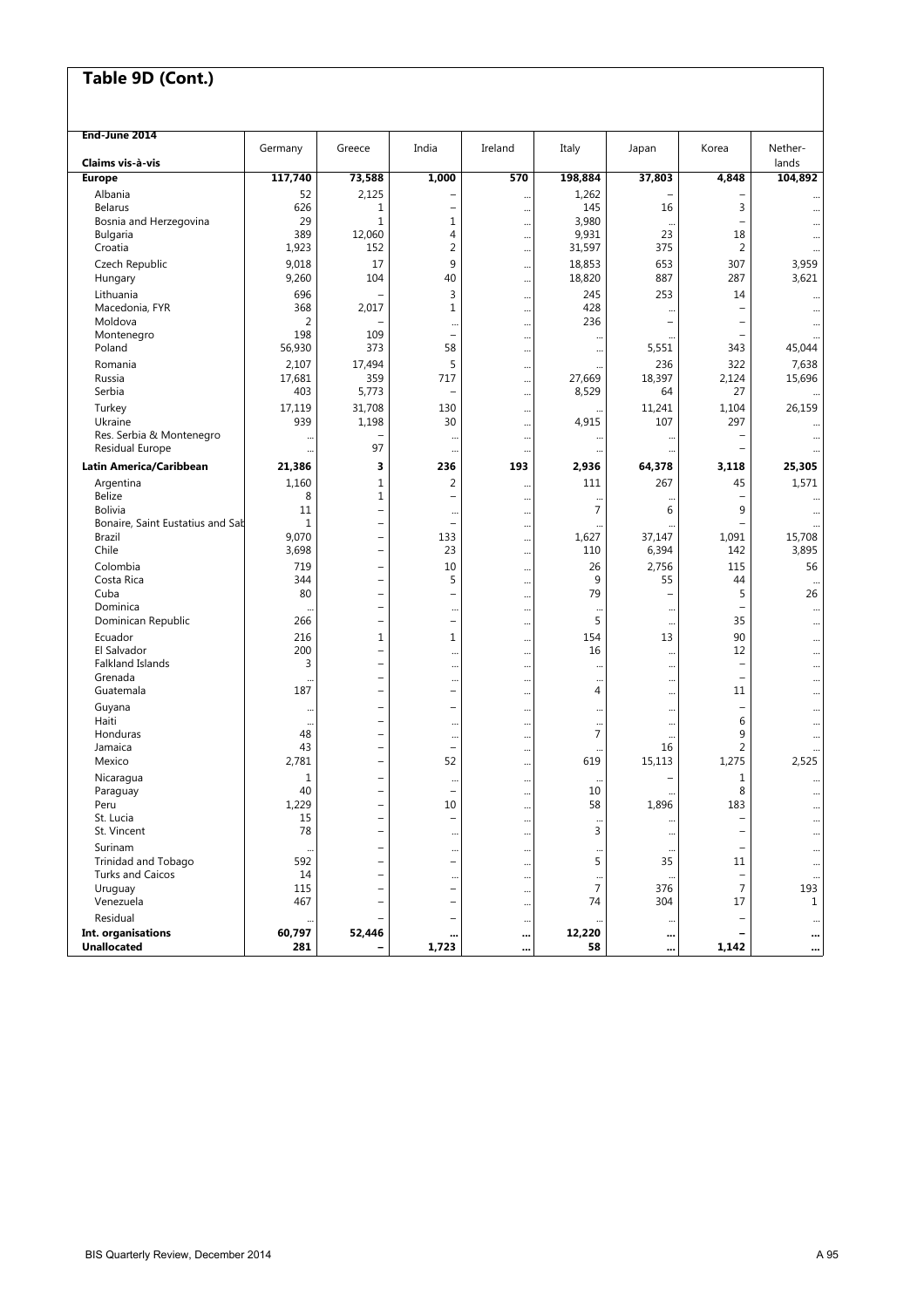| End-June 2014               |              |                          |                |             |                          |                   |                         |
|-----------------------------|--------------|--------------------------|----------------|-------------|--------------------------|-------------------|-------------------------|
| Claims vis à-vis            | Portugal     | Spain                    | Sweden         | Switzerland | Turkey                   | United            | United<br><b>States</b> |
|                             |              |                          |                |             |                          | Kingdom           |                         |
| <b>All countries</b>        | 122,045      | 1,578,206                | 971,745        | 1,368,534   | 18,301                   | 3,833,873         | 3,263,664               |
| <b>Developed countries</b>  | 65,628       | 940,476                  | 881,285        | 1,256,768   | 13,902                   | 2,216,930         | 2,050,750               |
| <b>Europe</b>               | 61,427       | 692,126                  | 730,340        | 573,333     | 11,088                   | 947,408           | 1,457,701               |
| Austria                     | 33           | 4,587                    | 1,708          | 16,731      | 172                      | 10,091            | 12.602                  |
| Andorra                     | 22           | 1,074                    | 22             |             |                          | 5                 | 37                      |
| Belgium                     | 380          | 3,947                    | 5,251          |             | 46                       | 21,923            | 21,742                  |
| Cyprus                      | 8            | 71                       | 945            |             | $\ddotsc$                | 1,923             | 1,677                   |
| Denmark                     | 316          | 3,490                    | 222,592        |             | 9                        | 8,689             | 10,732                  |
| Estonia                     |              | 9                        | 18,037         |             |                          | 9                 | 11                      |
| Finland                     | 74           | 2,525                    | 132,767        |             | 1                        | 11,807            | 11.156                  |
| France                      | 5,552        | 44,178                   | 13,075         | 86,058      | 972                      | 218,110           | 226,138                 |
| Germany                     | 1,460        | 56,311                   | 80,591         | 112,238     | 2,337                    | 173,743           | 158,895                 |
| Greece                      | 403          | 444                      | 81             |             | 45                       | 13,231            | 17,971                  |
| Iceland                     | 11           | 98                       | 161            |             | 1                        | 2,388             | 498                     |
| Ireland                     | 2,885        | 6,416                    | 1,186          | 21,362      | 5                        | 130,813           | 61,493                  |
| Italy                       | 6,969        | 48,187                   | 953            | 34,992      | 73                       | 47,090            | 61,533                  |
| Latvia                      | 1            | 17                       | 12,491         |             |                          | 176               | 102                     |
| Liechtenstein               | 3            | 173                      | 12             |             | $\qquad \qquad -$        | 1,034             | 359                     |
| Luxembourg                  | 5,280        | 6,354                    | 11,470         | 49,835      | 238                      | 26,372            | 53,939                  |
| Malta                       | 203          | 297                      | 102            | $\cdots$    | 623                      | 7,371             | 306                     |
| Netherlands                 | 10,740       | 17,290                   | 13,177         | $\ddotsc$   | 2,405                    | 98,877            | 96,477                  |
| Norway                      | 29           | 7,957                    | 145,680        |             | 10                       | 10,009            | 16,351                  |
| Portugal                    | $\ddotsc$    | 72,790                   | 163            |             | $\qquad \qquad -$        | 14,539            | 5,845                   |
| Slovakia                    | 81           | 28                       | 65             |             | $\qquad \qquad -$        | 274               | 1,145                   |
| Slovenia                    | 47           | 34                       | 5              |             | 15                       | 492               | 696                     |
| Spain                       | 20,857       |                          | 2.263          | 23,864      | 141                      | 70,888            | 60,495                  |
| Sweden                      | 157          | 2,961                    |                |             | 8                        | 14,719            | 23,307                  |
| Switzerland                 | 1,882        | 7,387                    | 3,348          |             | 78                       | 62,831            | 60,142                  |
| United Kingdom              | 4,034        | 405,501                  | 64,002         | 228,253     | 3,909                    |                   | 554,047                 |
| Vatican                     |              |                          |                |             |                          |                   |                         |
| Other                       |              | $\overline{\phantom{0}}$ | 193            |             |                          | 2                 | 5                       |
| Other developed countries   | 4,201        | 248,350                  | 150,945        | 683,435     | 2,814                    | 1,269,522         | 593,049                 |
|                             | 54           |                          |                |             |                          |                   |                         |
| Australia<br>Canada         | 180          | 2,205                    | 2,041          |             | 12<br>12                 | 60,845            | 123,887                 |
| Japan                       | 25           | 1,788<br>6,696           | 3,401<br>2,176 | 27,129      | 82                       | 95,341<br>123,678 | 126,024<br>336,425      |
| New Zealand                 | 25           | 127                      | 32             |             |                          | 5,211             | 6,713                   |
| <b>United States</b>        | 3,917        | 237,534                  | 143,295        | 656,306     | 2,708                    | 984,447           |                         |
|                             |              |                          |                |             |                          |                   |                         |
| <b>Offshore centres</b>     | 7,724        | 15,787                   | 33,840         | 105,402     | 551                      | 600,246           | 427,252                 |
| Aruba                       |              | 65                       |                |             | $\overline{\phantom{0}}$ | 231               | 32                      |
| Bahamas                     | 1,551        | 285                      | 191            | 4,028       |                          | 1,821             | 10,132                  |
| Bahrain                     | 14           | 3                        | 1              |             | 123                      | 6,374             | 734                     |
| <b>Barbados</b>             | 11           | 10                       | 3              |             |                          | 414               | 296                     |
| Bermuda                     | $\mathbf{1}$ | 510                      | 4,212          |             |                          | 10,496            | 15,885                  |
| Cayman Islands              | 1,344        | 1,664                    | 17,654         | 40,754      | 269                      | 46,902            | 236,999                 |
| Curacao                     |              | 40                       | 89             | $\cdots$    |                          | 633               | 483                     |
| Gibraltar                   | 8            | 92                       | 54             | $\ddotsc$   |                          | 2,840             | 100                     |
| Guernsey                    | $\mathbf 1$  | 1,038                    | 3,434          | $\ddotsc$   |                          | 8,981             | 2,185                   |
| Hong Kong SAR               | 420          | 4,933                    | 712            | 32,468      | 2                        | 346,356           | 55,649                  |
| Isle of Man                 | 245          | 1,285                    | 230            |             |                          | 10,545            | 406                     |
| Jersey                      | 3            | 2,294                    | 2,014          |             | 50                       | 23,787            | 10,388                  |
| Lebanon                     |              | 1                        | 1              |             | 4                        | 1,667             | 1,135                   |
| Macau SAR                   | 2,576        | 45                       | 3              |             |                          | 2,831             | 674                     |
| Mauritius                   | 13           | 62                       | 11             | $\cdots$    | $\overline{\phantom{0}}$ | 3,397             | 1,144                   |
| <b>Netherlands Antilles</b> | $\ddotsc$    |                          |                |             | $\cdots$                 |                   |                         |
| Panama                      | 780          | 1,077                    | 117            | 2,584       | 54                       | 2,724             | 3,559                   |
| Samoa                       |              |                          |                |             |                          | 101               | 107                     |
| Singapore                   | 38           | 947                      | 4,583          | 25,568      | 15                       | 110,705           | 71,152                  |
| Sint Maarten                | 17           |                          |                |             |                          |                   | 8                       |
| Vanuatu                     | $\cdots$     |                          |                | $\cdots$    | $\overline{\phantom{0}}$ |                   |                         |
| West Indies UK              | 702          | 1,436                    | 531            |             | 34                       | 19,441            | 16,184                  |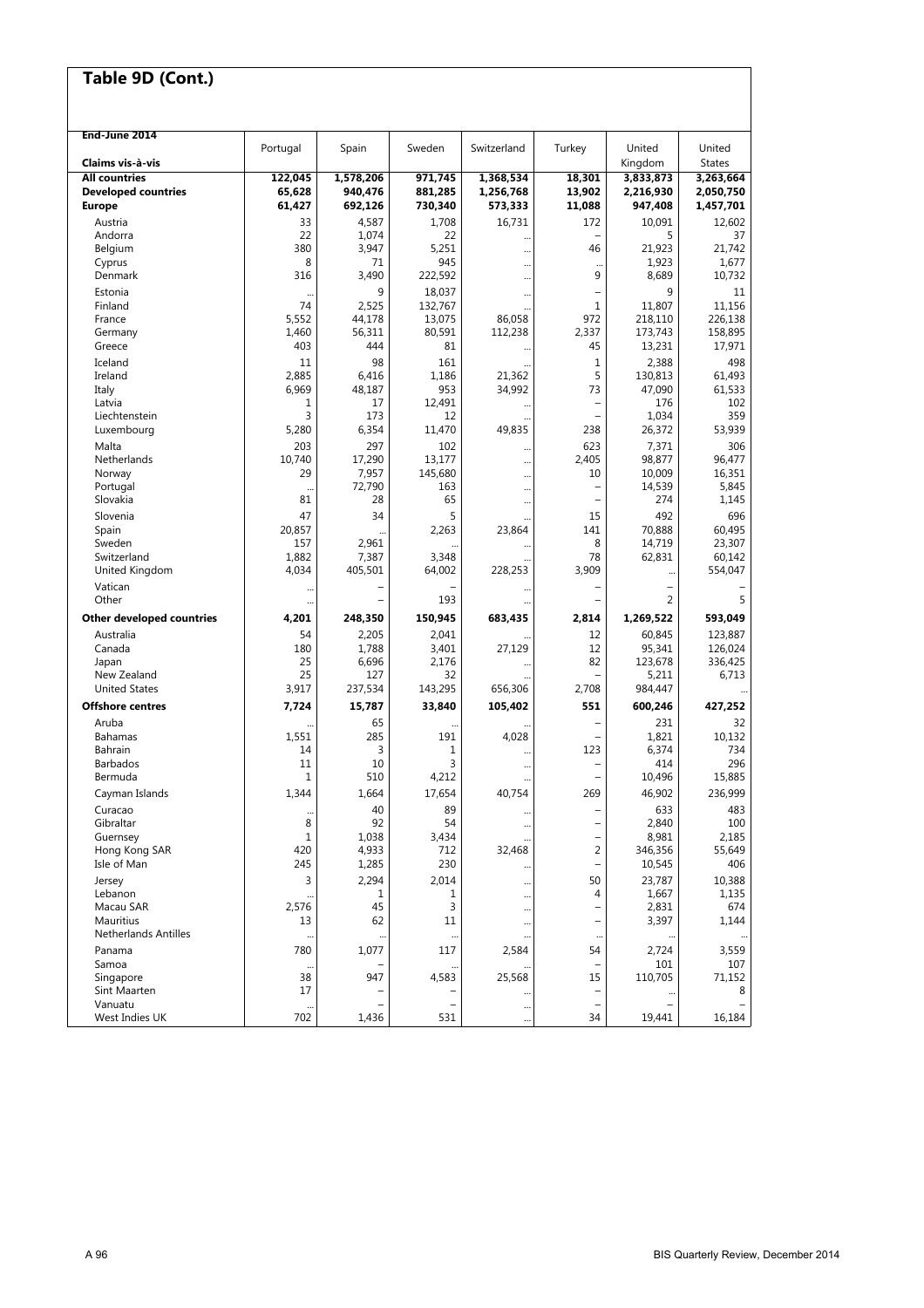| Table 9D (Cont.)                                    |                             |                               |                                       |                |                                                      |                    |                          |
|-----------------------------------------------------|-----------------------------|-------------------------------|---------------------------------------|----------------|------------------------------------------------------|--------------------|--------------------------|
|                                                     |                             |                               |                                       |                |                                                      |                    |                          |
|                                                     |                             |                               |                                       |                |                                                      |                    |                          |
| End-June 2014                                       | Portugal                    | Spain                         | Sweden                                | Switzerland    | Turkey                                               | United             | United                   |
| Claims vis à vis                                    |                             |                               |                                       |                |                                                      | Kingdom            | <b>States</b>            |
| <b>Developing countries</b><br>Africa & Middle East | 48,299<br>20,483            | 588,593<br>2,825              | 52,224<br>3,153                       | 6,364<br>6,364 | 3,718<br>518                                         | 964,363<br>207,825 | 763,144<br>59,098        |
| Algeria                                             | 36                          | 5                             | 2                                     |                | 1                                                    | 1,711              | 2,118                    |
| Angola<br>Benin                                     | 11,484                      | 202                           | $\overline{2}$                        | $\cdots$       | $\overline{\phantom{0}}$                             | 1,631              | 8<br>18                  |
| Botswana                                            | $\ddotsc$<br>5              | $\overline{\phantom{0}}$<br>1 | $\overline{\phantom{0}}$<br>1         | <br>           | $\overline{\phantom{0}}$<br>$\overline{\phantom{0}}$ | <br>2,035          | 101                      |
| Burkina Faso                                        | $\cdots$                    | $\overline{\phantom{0}}$      | 6                                     |                | $\overline{\phantom{0}}$                             | 27                 | $\qquad \qquad -$        |
| Burundi                                             |                             | -                             | -                                     |                | $\overline{\phantom{0}}$                             |                    |                          |
| Cameroon<br>Cape Verde                              | <br>2,001                   | -<br>2                        | 2<br>L,                               |                | $\overline{\phantom{0}}$<br>۰                        | 227                | 361<br>$\equiv$          |
| Central African Republic                            |                             | $\overline{\phantom{0}}$      | $\overline{\phantom{0}}$              | $\cdots$<br>   | $\overline{\phantom{0}}$                             | -                  |                          |
| Chad                                                | $\cdots$                    | $\overline{\phantom{0}}$      |                                       |                | $\overline{\phantom{0}}$                             |                    | 3                        |
| Comoros Islands                                     |                             | -                             |                                       |                | -                                                    |                    |                          |
| Congo<br>Congo Democratic Republic                  | $\cdots$<br>1               | 1<br>$\overline{\phantom{0}}$ | 1                                     |                | $\overline{\phantom{0}}$<br>$\overline{\phantom{0}}$ | 12                 | 1<br>65                  |
| Côte d'Ivoire                                       | $\cdots$                    | 1                             | $\ddotsc$<br>$\overline{\phantom{0}}$ | $\ddotsc$<br>  | $\overline{\phantom{0}}$                             | 236                | 202                      |
| Djibouti                                            |                             | -                             | $\overline{\phantom{0}}$              |                | $\overline{\phantom{0}}$                             |                    |                          |
| Egypt                                               | $\cdots$                    | 69                            | 20                                    |                | 49                                                   | 9,099              | 1,615                    |
| <b>Equatorial Guinea</b><br>Eritrea                 |                             | $\mathbf{1}$<br>-             |                                       |                | $\qquad \qquad -$                                    |                    |                          |
| Ethiopia                                            | $\ddotsc$<br>$\mathbf 1$    | $\overline{\phantom{0}}$      | $\ddotsc$<br>1                        | <br>$\ddotsc$  | $\overline{\phantom{0}}$                             | $\ddotsc$          | -<br>$\overline{7}$      |
| Gabon                                               | $\mathbf 1$                 | 2                             | $\overline{\phantom{0}}$              |                | $\overline{\phantom{0}}$                             | 127                | 74                       |
| Gambia                                              | $\overline{2}$              | $\overline{\phantom{0}}$      | $\qquad \qquad$                       |                | $\overline{\phantom{0}}$                             |                    |                          |
| Ghana<br>Guinea                                     | $\ddotsc$<br>$\mathbf 1$    | $\mathbf{1}$<br>4             | 65                                    |                | 3<br>$\overline{\phantom{0}}$                        | 3,254<br>2         | 617<br>4                 |
| Guinea-Bissau                                       | 3                           | -                             | <br>$\ddotsc$                         | <br>           | $\overline{\phantom{0}}$                             | $\ddotsc$          | $\cdots$                 |
| Iran                                                | $\ddotsc$                   | 7                             | 68                                    | $\ddotsc$      | $\equiv$                                             | 68                 | 12                       |
| Iraq                                                | $\ddotsc$                   | -                             | 1                                     |                | 232                                                  | 89                 | 25                       |
| Israel<br>Jordan                                    | $\mathbf 1$<br>$\mathbf{1}$ | 121<br>1                      | 93<br>$\overline{2}$                  |                | $\qquad \qquad -$                                    | 3,524<br>971       | 4,926<br>836             |
| Kenya                                               | $\ddot{\phantom{a}}$        | $\mathbf{1}$                  | 8                                     | <br>           | $\overline{\phantom{0}}$                             | 2,763              | 1,066                    |
| Kuwait                                              | 155                         | 124                           | 6                                     | $\cdots$       | 11                                                   | 2,532              | 3,969                    |
| Lesotho                                             | $\ddotsc$                   | $\overline{\phantom{0}}$      |                                       |                | $\qquad \qquad -$                                    |                    |                          |
| Liberia<br>Libya                                    | $\mathbf 1$<br>106          | 7<br>$\overline{\phantom{0}}$ | 1,849<br>1                            |                | 1<br>$\mathbf{1}$                                    | 5,416<br>55        | 548<br>1                 |
| Madagascar                                          |                             | $\overline{\phantom{0}}$      | $\overline{\phantom{0}}$              | <br>           | $\overline{\phantom{0}}$                             |                    | 7                        |
| Malawi                                              | 2                           | $\overline{\phantom{0}}$      | -                                     |                | $\overline{\phantom{0}}$                             | 10                 | 1                        |
| Mali                                                | $\cdots$                    | $\overline{\phantom{0}}$      |                                       |                |                                                      |                    | 8                        |
| Mauritania<br>Morocco                               | $\ddotsc$<br>172            | 1<br>819                      | $\overline{\phantom{0}}$<br>3         |                | $\overline{\phantom{0}}$<br>1                        | <br>773            | 7<br>1,313               |
| Mozambique                                          | 5,537                       | 2                             | 82                                    | <br>           | $\qquad \qquad -$                                    | 397                |                          |
| Namibia                                             | 5                           | 7                             | 1                                     |                | $\qquad \qquad -$                                    | $-3$               | $\overline{7}$           |
| Niger                                               | $\ddotsc$                   | $\qquad \qquad -$             | $\qquad \qquad -$                     |                | $\overline{\phantom{0}}$                             |                    | 24                       |
| Nigeria<br>Oman                                     | 3                           | 20<br>27                      | 13<br>4                               |                | $\qquad \qquad -$<br>$\mathbf 1$                     | 6,945<br>6,870     | 3,513<br>308             |
| Palestinian Territory                               | $\cdots$<br>$\ddotsc$       | -                             |                                       | <br>           | $\qquad \qquad -$                                    |                    | $\overline{\phantom{m}}$ |
| Qatar                                               | $\mathbf 1$                 | 495                           | 439                                   | $\cdots$       | $\overline{2}$                                       | 11,817             | 2,530                    |
| Rwanda                                              | $\cdots$                    | $\overline{\phantom{0}}$      | -                                     |                | $\qquad \qquad -$                                    | $-3$               | 17                       |
| Sao Tomé and Principe<br>Saudi Arabia               | 49<br>2                     | $\qquad \qquad -$<br>238      | $\ddotsc$<br>148                      |                | $\qquad \qquad -$<br>36                              | 10,829             | $\cdots$<br>8,314        |
| Senegal                                             | $\ddotsc$                   | 1                             | 2                                     | <br>           | 53                                                   | 26                 | 203                      |
| Seychelles                                          | 4                           | 1                             | 1                                     |                | $\overline{\phantom{0}}$                             | 551                | 53                       |
| Sierra Leone                                        | $\cdots$                    | $\overline{\phantom{0}}$      | -                                     | $\cdots$       | $\overline{\phantom{0}}$                             | $\cdots$           | 42                       |
| Somalia<br>South Africa                             | $\cdots$<br>848             | $\qquad \qquad -$<br>60       | $\qquad \qquad -$<br>65               |                | $\overline{\phantom{0}}$<br>1                        | 70,959             | 2<br>11,263              |
| St. Helena                                          | $\cdots$                    | $\overline{\phantom{0}}$      | $\overline{\phantom{0}}$              | <br>           | $\qquad \qquad -$                                    |                    |                          |
| Sudan                                               | $\cdots$                    | $\boldsymbol{0}$              | 5                                     | $\cdots$       | 52                                                   | 9                  | $\mathbf 0$              |
| Swaziland                                           | $\ddotsc$                   | 7                             | 0                                     | $\ddotsc$      | $\boldsymbol{0}$                                     | $\overline{c}$     | $\overline{c}$           |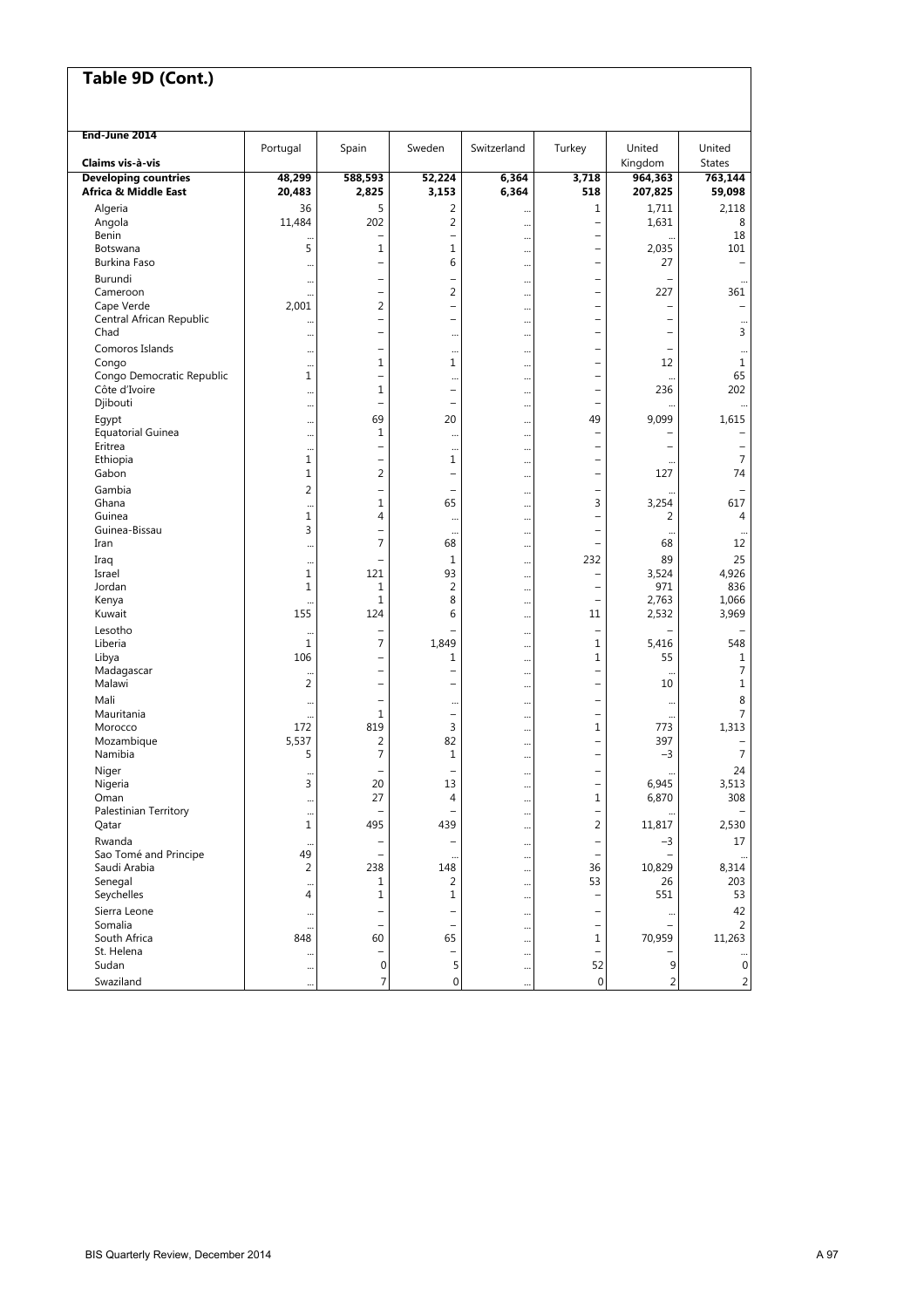#### **End-June 2014** Portugal Spain Sweden Switzerland Turkey United United **Claims vis-à-vis** States **Claims vis-à-vis** States **Albert (1999)** (States Albert (1999) (States Albert (1999) (States Albert (1999) (States Albert (1999) (States Albert (1999) (States Albert (1999) (States Albert (1999) Syria ... – ... – ... – ... – ... – ... – ... – ... – ... – ... – ... – ... – ... – ... – ... – ... – ... – .. Tanzania ... 1 1 ... – 2,101 417 Togo ... – ... – ... – ... – ... – ... – ... ... ... ... ... ... ... ... ... ... 5 Tunisia 23 7 15 ... – 106 267 Uganda ... – 1 ... – 36 ... – 373 ... – 1 ... – 721 373 United Arab Emirates 13,352 13,352 13,352 13,352 13,352 13,352 13,352 Yemen ... – ... – – – ... – ... – ... – ... 79 – ... Zambia ... – ... – – – ... – – ... – 1,783 486 Zimbabwe 1 – 1 ... – 523 5 Residual ... – ... ... – – 2 **Asia & Pacific 681 11,392 8,910 ... 471 552,767 354,325**  Afghanistan ... 4 – ... – ... – Armenia 1 1 – ... – 595 60 Azerbaijan 2 5 – ... 116 97 315 Bangladesh 1 2 135 ... – 7,447 639 Bhutan ... – 4 ... – ... ... British Overseas Territories ...  $\begin{vmatrix} 4 & 4 & 4 \\ 2,522 & 39 \\ 33 & 23 \end{vmatrix}$  ...  $\begin{vmatrix} 4 & 4 & 4 \\ -1 & 4 & 4 \\ 2,522 & 733 \end{vmatrix}$  ... Brunei ... – ... – – ... – ... – ... – ... – ... 2,522 733 Cambodia ... 1 – ... – ... 1 China 458 10,163 4,972 ... 11 210,230 87,942 Chinese Taipei ... 109 188 ... – 53,813 38,304 Fiji ... 1 – ... – ... 3 French Polynesia ... – – ... – ... 840 Georgia 1 1 – ... 83 38 85 India 21 139 212 ... 28 78,904 77,539 Indonesia 5 5 43 ... – 20,171 13,293 Kazakhstan 50 12 38 ... 9 1,793 2,227 Kiribati ... – ... – ... – ... ... – ... – ... – ... – ... – ... – ... – ... – ... – ... – ... – ... Kiribati ... – ... – ... – ... – ... – ... – ... – ... – ... – ... – ... – ... – .<br>Kyrgyz Republic ... – ... – ... – ... – ... – ... – ... – ... – ... – ... – ... – ... – ... – ... – ... – ... Laos ... – – ... – 14 – Malaysia 29 59 45 ... – 55,883 18,682 1 ... – 21 ... – 21 ... – 21 ... – 397 ... 3 Marshall Islands ... 94 2,355 ... 194 2,903 1,402<br>Micronesia ... 194 ... 194 2,903 1,402 Micronesia ... – ... – ... – ... ... – ... ... – ... – ... – ... – ... – ... – ... – ... – ... – ... Mongolia ... – ... – – ... – ... – ... – ... – ... 67 Myanmar ... – ... – – – ... – ... – ... – ... 7 Nauru ... – ... – ... – ... ... – ... – ... ... – ... ... ... ... ... .... ..... Nepal ... 1 – ... – 255 1 New Caledonia . ... – – – ... – – ... – ... – ... ... 10 North Korea ... 1 – ... – 17 ... Pakistan 16 2 4 ... – 5,775 1,028 Palau ... – ... – ... – ... ... – ... ... – ... ... 18 Papua New Guinea ... – – ... – 111 36 Philippines ... 2 10 ... – 9,896 8,496 Solomon Islands .... – ... – ... – ... – ... ... – ... – ... – ... – ... – ... – ... – ... – ... – ... – ... – .<br>South Korea ... – ... – ... – ... – ... – ... – ... – ... – ... – ... – ... – ... – ... – ... – ... – ... – . South Korea ... 773 643 ... 23 79,204 91,070 Sri Lanka ... 2 113 ... – 3,768 635 Tajikistan ... – – ... – – ... Thailand ... 8 54 ... – 13,495 9,087 Timor Leste | 97 – | ... | – | ... | – Tonga ... – ... ... – – ... Turkmenistan ... – ... – ... – ... – ... – ... – ... – ... – ... – ... – ... – ... – ... – ... – ... – ... – ... – ... – ... – ... – ... – ... – ... – ... – ... – ... – ... – ... – ... – ... – ... – ... – ... – ... – ... Tuvalu ... – ... ... – – ... US Pacific Islands ... – ... – ... – ... – ... – ... – ... – ... 17 18<br>Uzbekistan ... – ... – ... – ... – ... – ... – ... 17 12 22 Uzbekistan ... – ... – – – ... – ... – ... – ... – ... 17 22 Vietnam ... 3 69 ... – 5,256 1,760 Wallis/Futuna ... – ... ... – ... – Residual ... – ... ... – ... ...